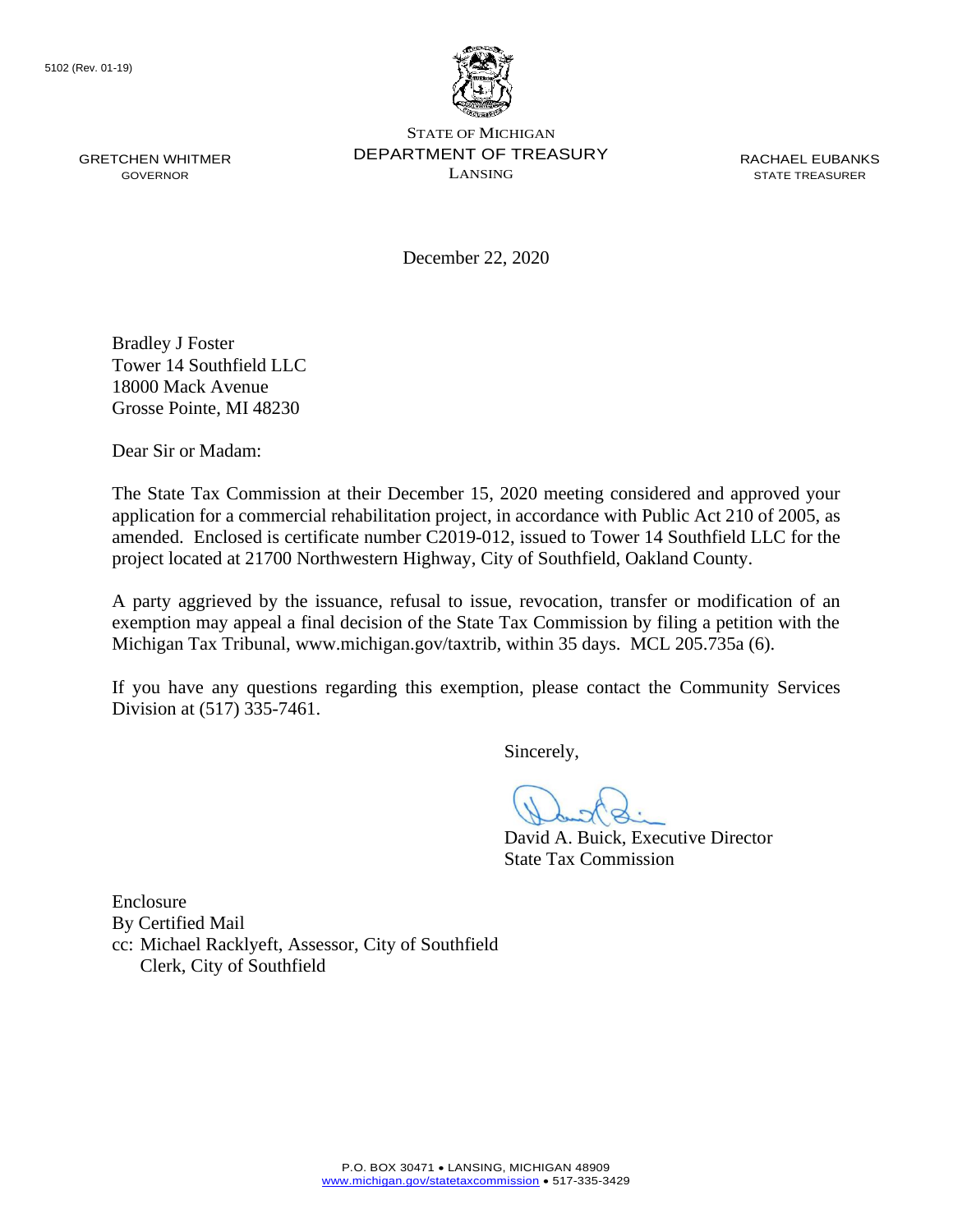Michigan Department of Treasury 4604 (2-11)



## **Commercial Rehabilitation Exemption Certificate**  Certificate No. **C2019-012**

Pursuant to the provisions of Public Act 210 of 2005, as amended, the State Tax Commission hereby issues a Commercial Rehabilitation Exemption Certificate for the commercial property, as described in the approved application, owned by **Tower 14 Southfield LLC**, and located at **21700 Northwestern Highway**, **City of Southfield**, County of Oakland, Michigan.

This certificate provides the authority for the assessor to exempt the commercial property for which this Commercial Rehabilitation Exemption Certificate is in effect, but not the land on which the rehabilitated facility is located or the personal property, from ad valorem taxation. This certificate further provides the authority to levy a specific tax known as the Commercial Rehabilitation tax.

This certificate, unless revoked as provided by Public Act 210 of 2005, as amended, shall remain in force for a period of **5** year(s);

#### **Beginning December 31, 2020, and ending December 30, 2025.**

The real property investment amount for this obsolete facility is **\$5,000,000**.

The frozen taxable value of the real property related to this certificate is **\$1,978,670**.

This Commercial Rehabilitation Exemption Certificate is issued on **December 15, 2020**.



leggy & Nolde

Peggy L Nolde, Chairperson State Tax Commission

**ATRUECOPY ATTEST:**  Emily el. Leik Emily Leik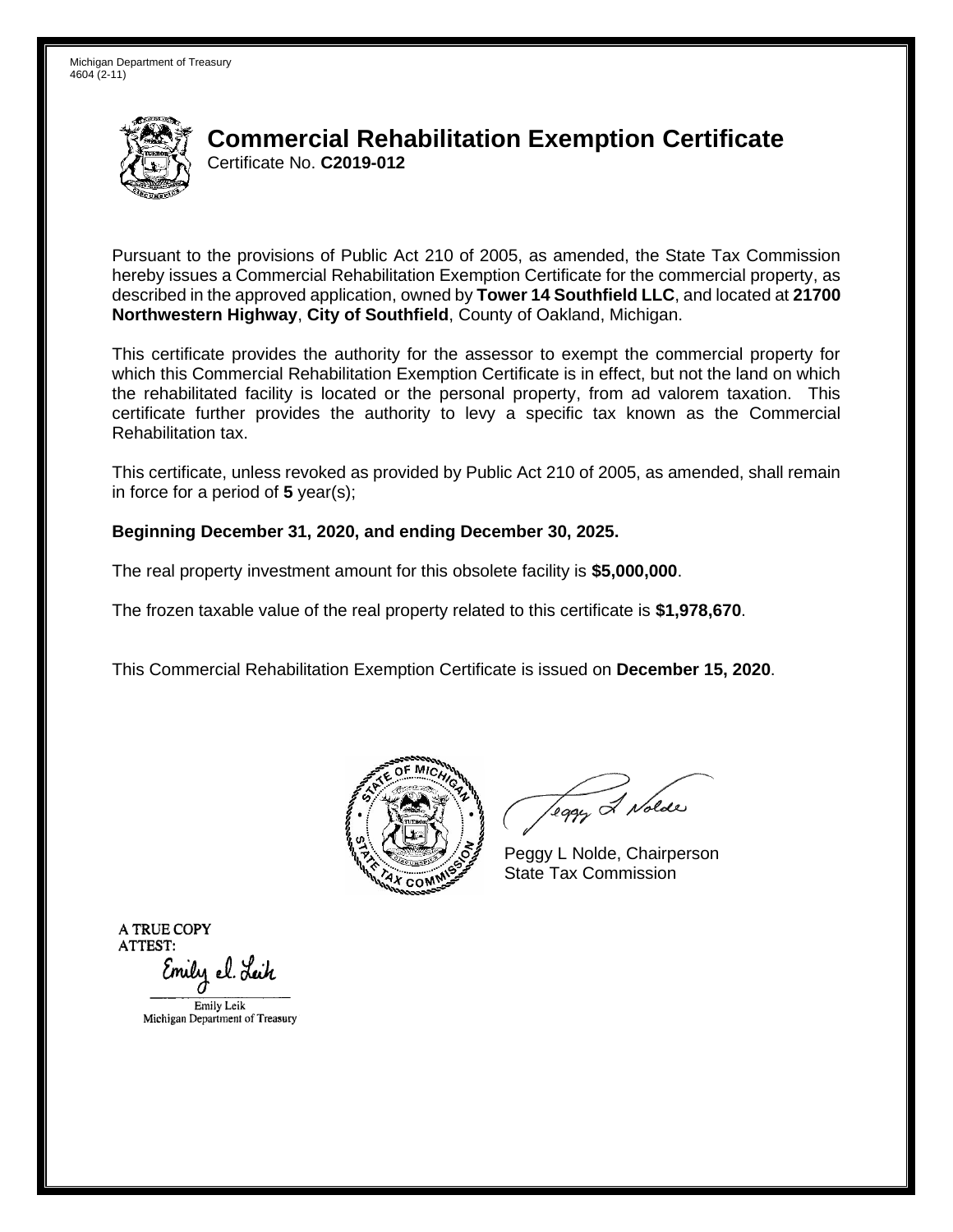

December 22, 2020

Michael Blackmer Kulhavi Blackmer McCullough, LLC 100 E Chapin Street, Suite B Cadillac, MI 49601

Dear Sir or Madam:

The State Tax Commission at their December 15, 2020 meeting considered and approved your application for a commercial rehabilitation project, in accordance with Public Act 210 of 2005, as amended. Enclosed is certificate number C2019-030, issued to Kulhavi Blackmer McCullough, LLC for the project located at 6319 E M-115, City of Cadillac, Wexford County.

A party aggrieved by the issuance, refusal to issue, revocation, transfer or modification of an exemption may appeal a final decision of the State Tax Commission by filing a petition with the Michigan Tax Tribunal, <www.michigan.gov/taxtrib>, within 35 days. MCL 205.735a (6).

If you have any questions regarding this exemption, please contact the Community Services Division at (517) 335-7461.

Sincerely,

David A. Buick, Executive Director State Tax Commission

Enclosure By Certified Mail cc: Clifford A. Porterfield, Assessor, City of Cadillac Clerk, City of Cadillac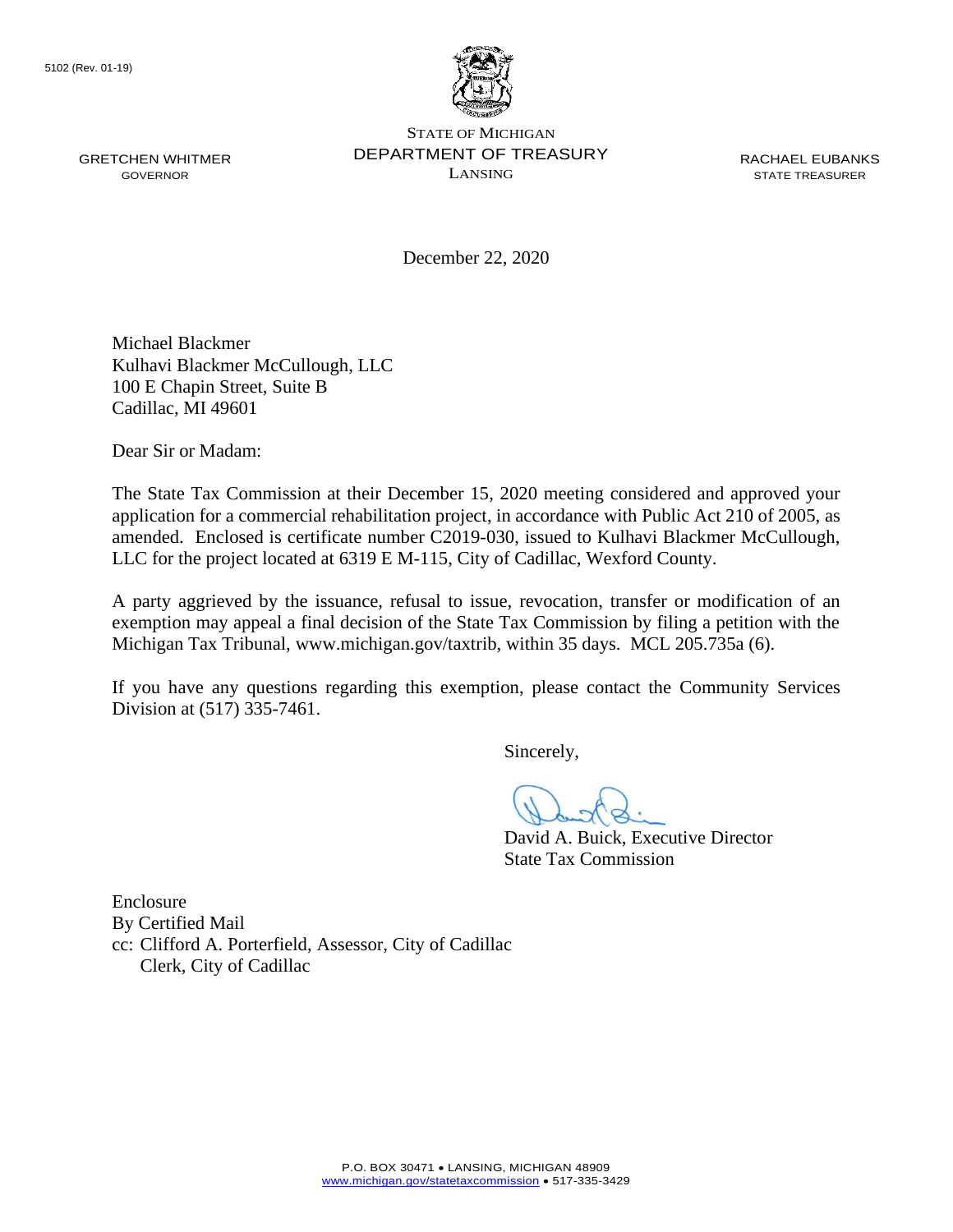

Pursuant to the provisions of Public Act 210 of 2005, as amended, the State Tax Commission hereby issues a Commercial Rehabilitation Exemption Certificate for the commercial property, as described in the approved application, owned by **Kulhavi Blackmer McCullough, LLC**, and located at **6319 E M-115**, **City of Cadillac**, County of Wexford, Michigan.

This certificate provides the authority for the assessor to exempt the commercial property for which this Commercial Rehabilitation Exemption Certificate is in effect, but not the land on which the rehabilitated facility is located or the personal property, from ad valorem taxation. This certificate further provides the authority to levy a specific tax known as the Commercial Rehabilitation tax.

This certificate, unless revoked as provided by Public Act 210 of 2005, as amended, shall remain in force for a period of **10** year(s);

#### **Beginning December 31, 2019, and ending December 30, 2029.**

The real property investment amount for this obsolete facility is **\$2,100,000**.

The frozen taxable value of the real property related to this certificate is **\$422,118**.

This Commercial Rehabilitation Exemption Certificate is issued on **December 15, 2020**.



leggy & Nolde

Peggy L Nolde, Chairperson State Tax Commission

**ATRUECOPY ATTEST:**  Emily el. Leik Emily Leik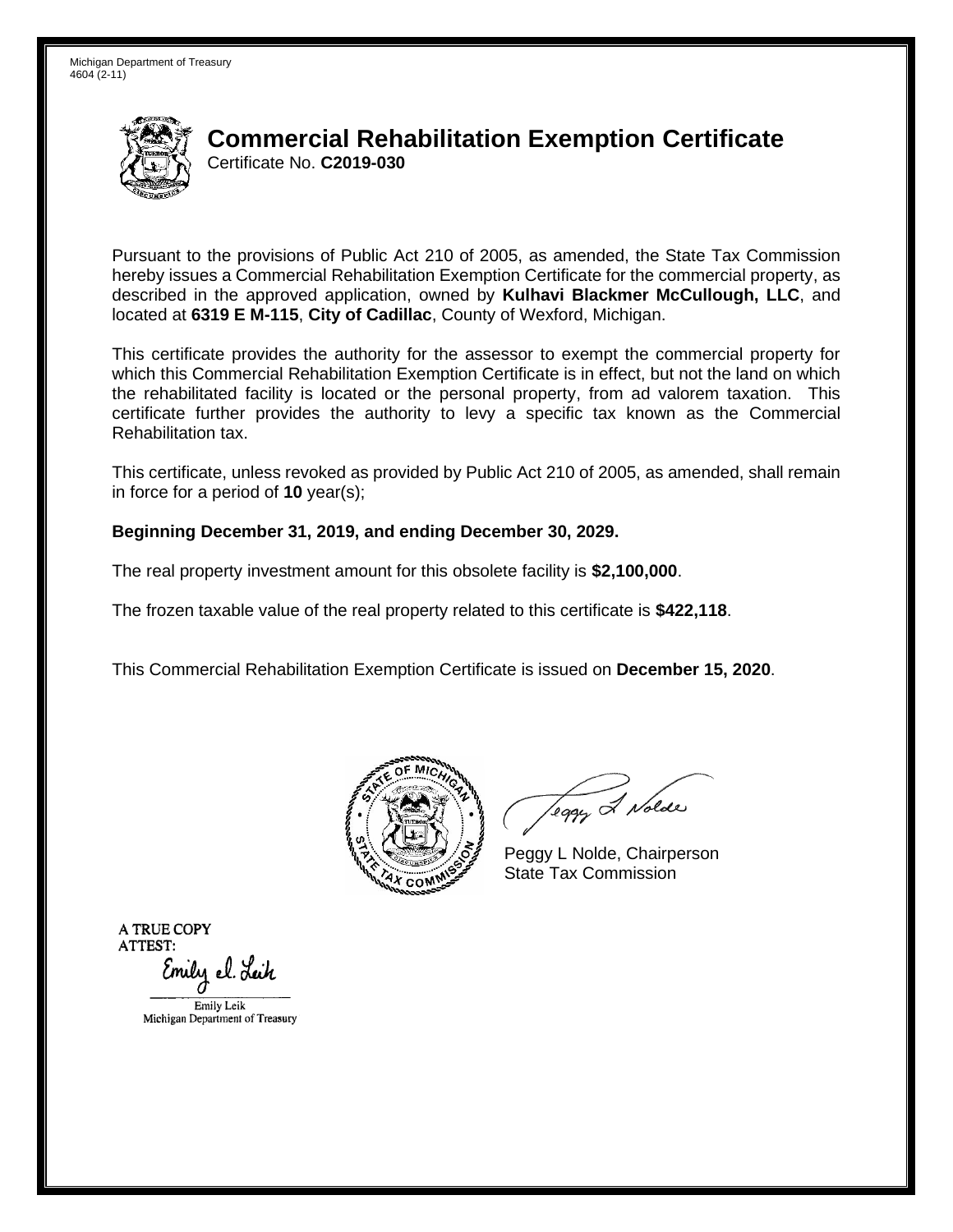

STATE OF MICHIGAN GRETCHEN WHITMER DEPARTMENT OF TREASURY RACHAEL EUBANKS  $\sum_{i=1}^{n}$  GOVERNOR

December 22, 2020

Taver Scott Zoet Taver Scott Zoet Rock N Road Cycle 315 Broadway South Haven, MI 49090

Dear Sir or Madam:

The State Tax Commission at their December 15, 2020 meeting considered and approved your application for a commercial rehabilitation project, in accordance with Public Act 210 of 2005, as amended. Enclosed is certificate number C2020-008, issued to Taver Scott Zoet Rock N Road Cycle for the project located at 315 and 317 Broadway (1st floor only), City of South Haven, Van Buren County.

A party aggrieved by the issuance, refusal to issue, revocation, transfer or modification of an exemption may appeal a final decision of the State Tax Commission by filing a petition with the Michigan Tax Tribunal, <www.michigan.gov/taxtrib>, within 35 days. MCL 205.735a (6).

If you have any questions regarding this exemption, please contact the Community Services Division at (517) 335-7461.

Sincerely,

David A. Buick, Executive Director State Tax Commission

Enclosure By Certified Mail cc: Michele Argue, Assessor, City of South Haven Clerk, City of South Haven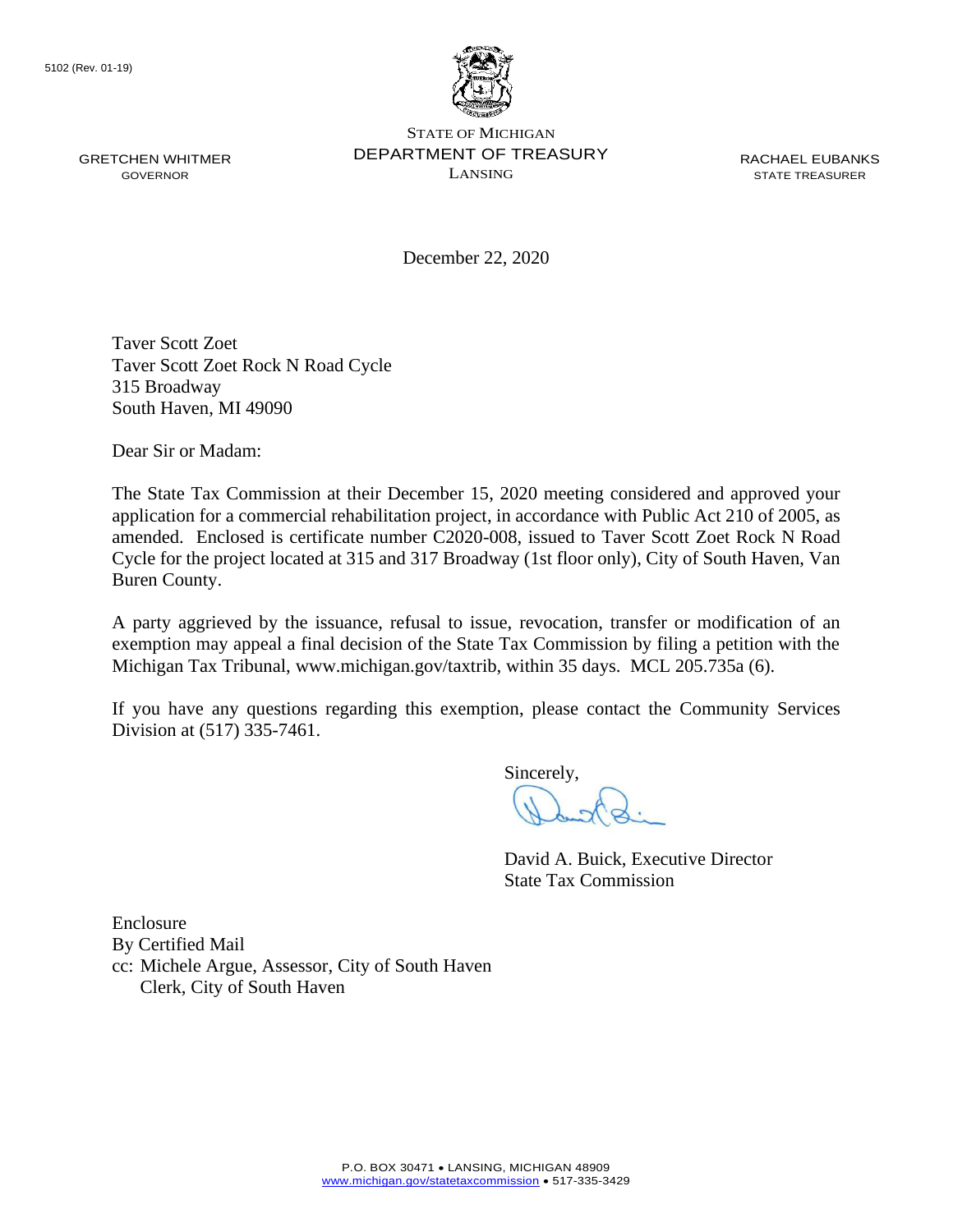

Pursuant to the provisions of Public Act 210 of 2005, as amended, the State Tax Commission hereby issues a Commercial Rehabilitation Exemption Certificate for the commercial property, as described in the approved application, owned by **Taver Scott Zoet Rock N Road Cycle**, and located at **315 and 317 Broadway (1st floor only)**, **City of South Haven**, County of Van Buren, Michigan.

This certificate provides the authority for the assessor to exempt the commercial property for which this Commercial Rehabilitation Exemption Certificate is in effect, but not the land on which the rehabilitated facility is located or the personal property, from ad valorem taxation. This certificate further provides the authority to levy a specific tax known as the Commercial Rehabilitation tax.

This certificate, unless revoked as provided by Public Act 210 of 2005, as amended, shall remain in force for a period of **10** year(s);

### **Beginning December 31, 2020, and ending December 30, 2030.**

The real property investment amount for this obsolete facility is **\$136,000**.

The frozen taxable value of the real property related to this certificate is **\$109,957**.

This Commercial Rehabilitation Exemption Certificate is issued on **December 15, 2020**.



Teggy & Nolde

Peggy L Nolde, Chairperson State Tax Commission

**ATRUECOPY ATTEST:**  Emily el. Lei*h* 

EmilyLcik Michigan Department of Treasucy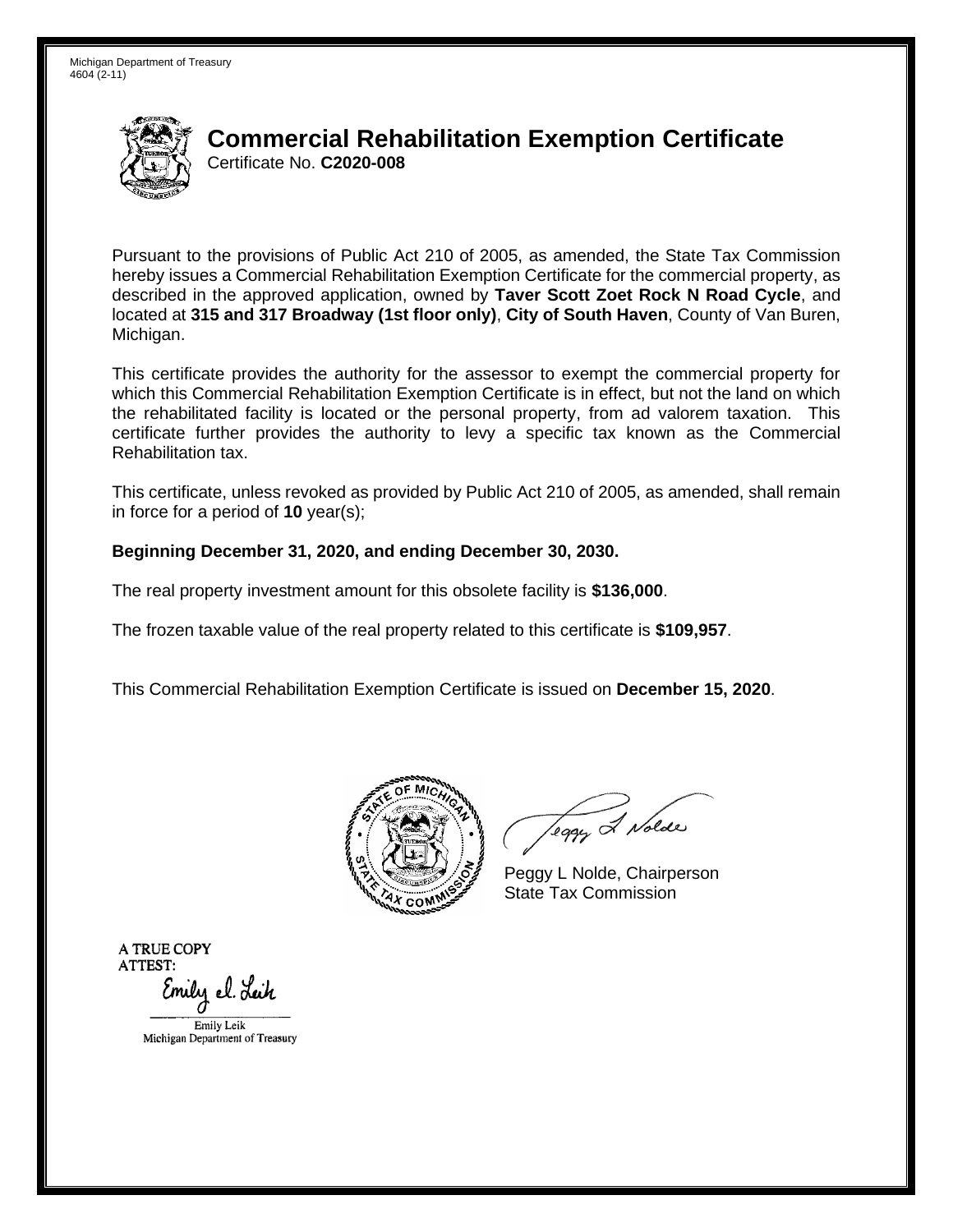

December 22, 2020

Doug Hoard Hastings Center LLC 525 W Warwick Drive, Suite A Alma, MI 48801

Dear Sir or Madam:

The State Tax Commission at their December 15, 2020 meeting considered and approved your application for a commercial rehabilitation project, in accordance with Public Act 210 of 2005, as amended. Enclosed is certificate number C2020-015, issued to Hastings Center LLC for the project located at 802 W S State Street, City of Hastings, Barry County.

A party aggrieved by the issuance, refusal to issue, revocation, transfer or modification of an exemption may appeal a final decision of the State Tax Commission by filing a petition with the Michigan Tax Tribunal, <www.michigan.gov/taxtrib>, within 35 days. MCL 205.735a (6).

If you have any questions regarding this exemption, please contact the Community Services Division at (517) 335-7461.

Sincerely,

David A. Buick, Executive Director State Tax Commission

Enclosure By Certified Mail cc: Debra S. Rashid, Assessor, City of Hastings Clerk, City of Hastings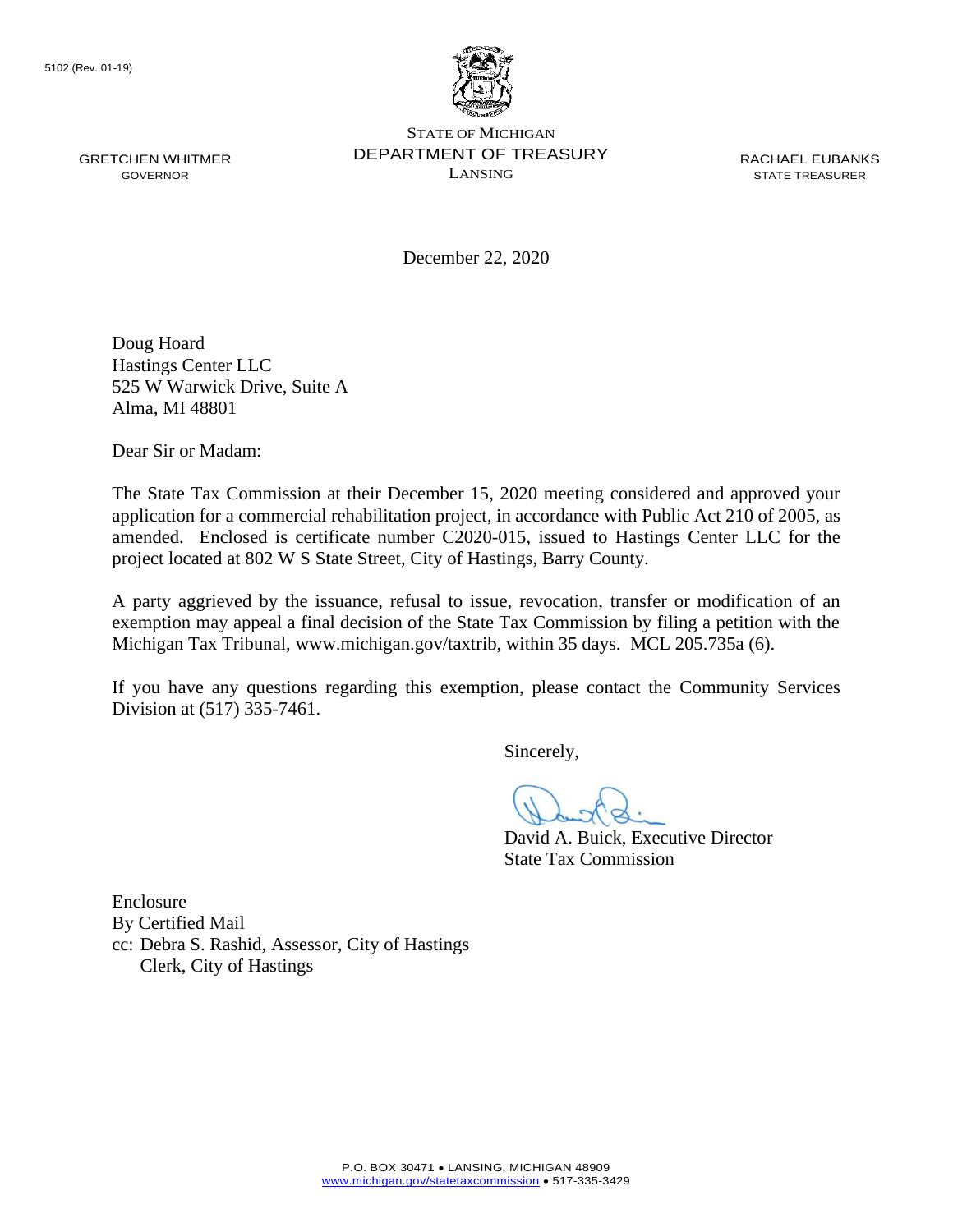

Pursuant to the provisions of Public Act 210 of 2005, as amended, the State Tax Commission hereby issues a Commercial Rehabilitation Exemption Certificate for the commercial property, as described in the approved application, owned by **Hastings Center LLC**, and located at **802 W S State Street**, **City of Hastings**, County of Barry, Michigan.

This certificate provides the authority for the assessor to exempt the commercial property for which this Commercial Rehabilitation Exemption Certificate is in effect, but not the land on which the rehabilitated facility is located or the personal property, from ad valorem taxation. This certificate further provides the authority to levy a specific tax known as the Commercial Rehabilitation tax.

This certificate, unless revoked as provided by Public Act 210 of 2005, as amended, shall remain in force for a period of **10** year(s);

#### **Beginning December 31, 2020, and ending December 30, 2030.**

The real property investment amount for this obsolete facility is **\$3,000,000**.

The frozen taxable value of the real property related to this certificate is **\$841,484**.

This Commercial Rehabilitation Exemption Certificate is issued on **December 15, 2020**.



leggy & Nolde

Peggy L Nolde, Chairperson State Tax Commission

**ATRUECOPY ATTEST:**  Emily el. Leik Emily Leik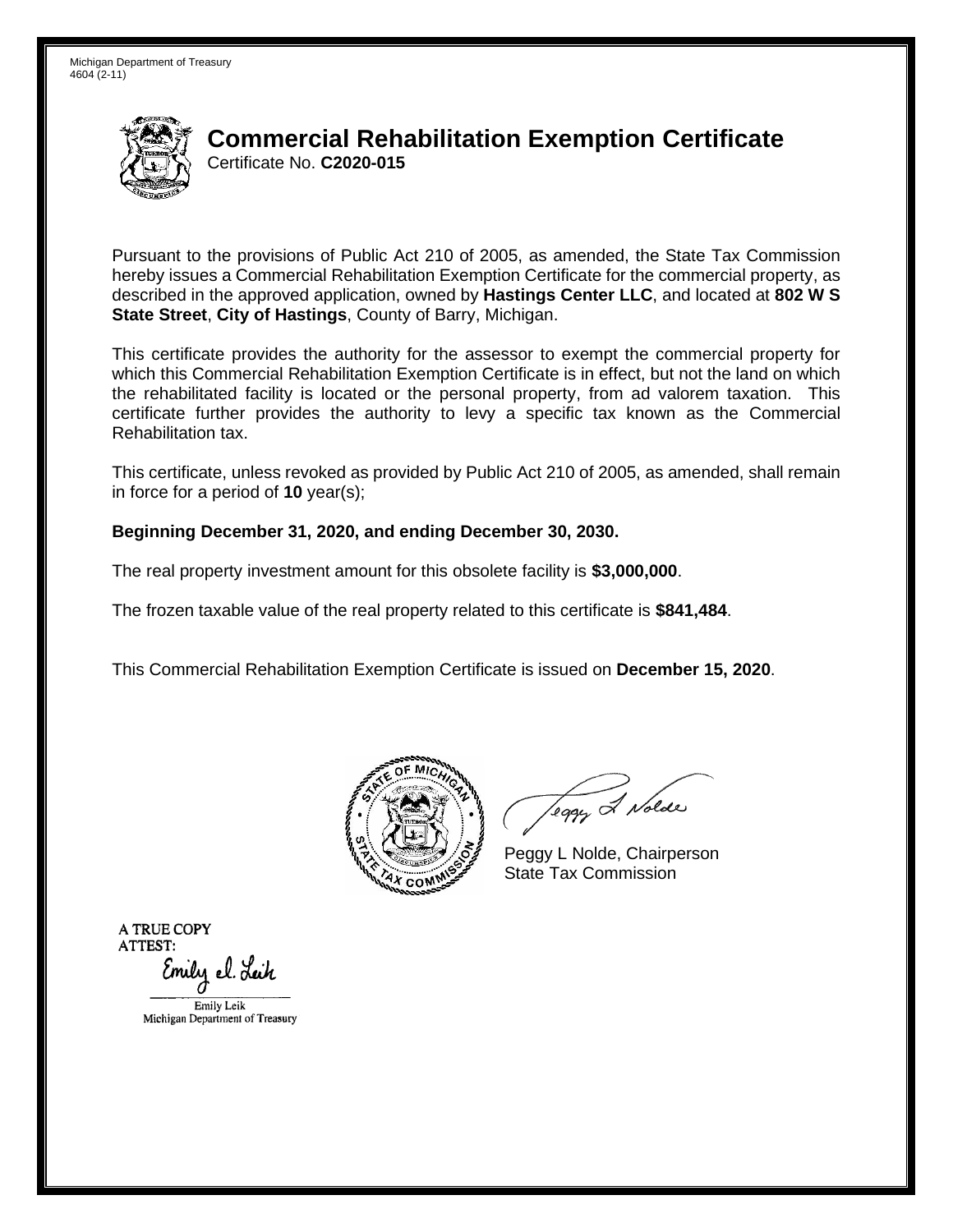

December 22, 2020

Eric Tankersley 218 Washington LLC 1100 S Washington Avenue, Suite 3 Saginaw, MI 48601

Dear Sir or Madam:

The State Tax Commission at their December 15, 2020 meeting considered and approved your application for a commercial rehabilitation project, in accordance with Public Act 210 of 2005, as amended. Enclosed is certificate number C2020-018, issued to 218 Washington LLC for the project located at 218 S Washington Avenue, City of Saginaw, Saginaw County.

A party aggrieved by the issuance, refusal to issue, revocation, transfer or modification of an exemption may appeal a final decision of the State Tax Commission by filing a petition with the Michigan Tax Tribunal, <www.michigan.gov/taxtrib>, within 35 days. MCL 205.735a (6).

If you have any questions regarding this exemption, please contact the Community Services Division at (517) 335-7461.

Sincerely,

David A. Buick, Executive Director State Tax Commission

Enclosure By Certified Mail cc: Lori Brown, Assessor, City of Saginaw Clerk, City of Saginaw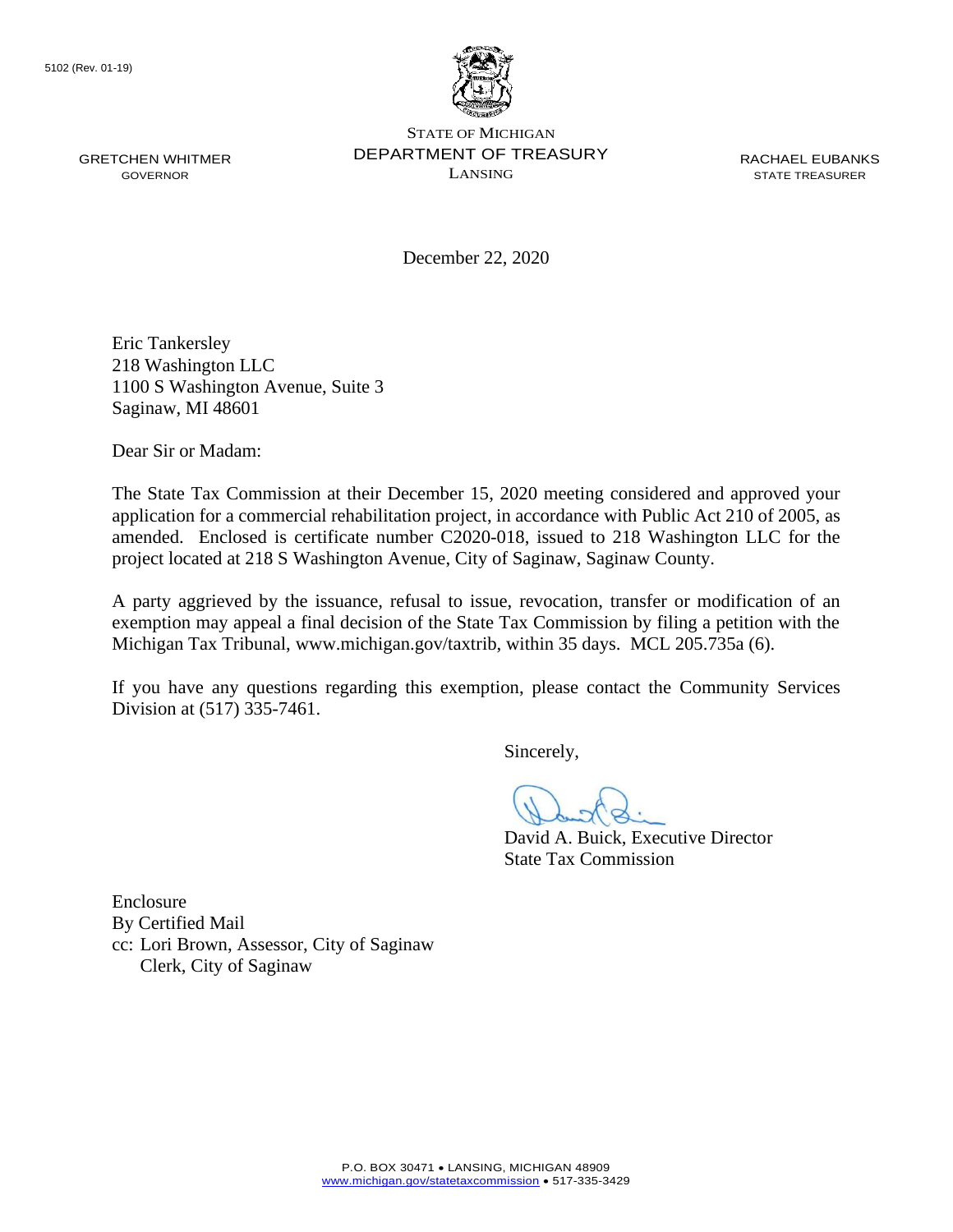

Pursuant to the provisions of Public Act 210 of 2005, as amended, the State Tax Commission hereby issues a Commercial Rehabilitation Exemption Certificate for the commercial property, as described in the approved application, owned by **218 Washington LLC**, and located at **218 S Washington Avenue**, **City of Saginaw**, County of Saginaw, Michigan.

This certificate provides the authority for the assessor to exempt the commercial property for which this Commercial Rehabilitation Exemption Certificate is in effect, but not the land on which the rehabilitated facility is located or the personal property, from ad valorem taxation. This certificate further provides the authority to levy a specific tax known as the Commercial Rehabilitation tax.

This certificate, unless revoked as provided by Public Act 210 of 2005, as amended, shall remain in force for a period of **10** year(s);

#### **Beginning December 31, 2020, and ending December 30, 2030.**

The real property investment amount for this obsolete facility is **\$1,250,000**.

The frozen taxable value of the real property related to this certificate is **\$** .

This Commercial Rehabilitation Exemption Certificate is issued on **December 15, 2020**.



leggy & Nolde

Peggy L Nolde, Chairperson State Tax Commission

**ATRUECOPY ATTEST:**  Emily el. Leik Emily Leik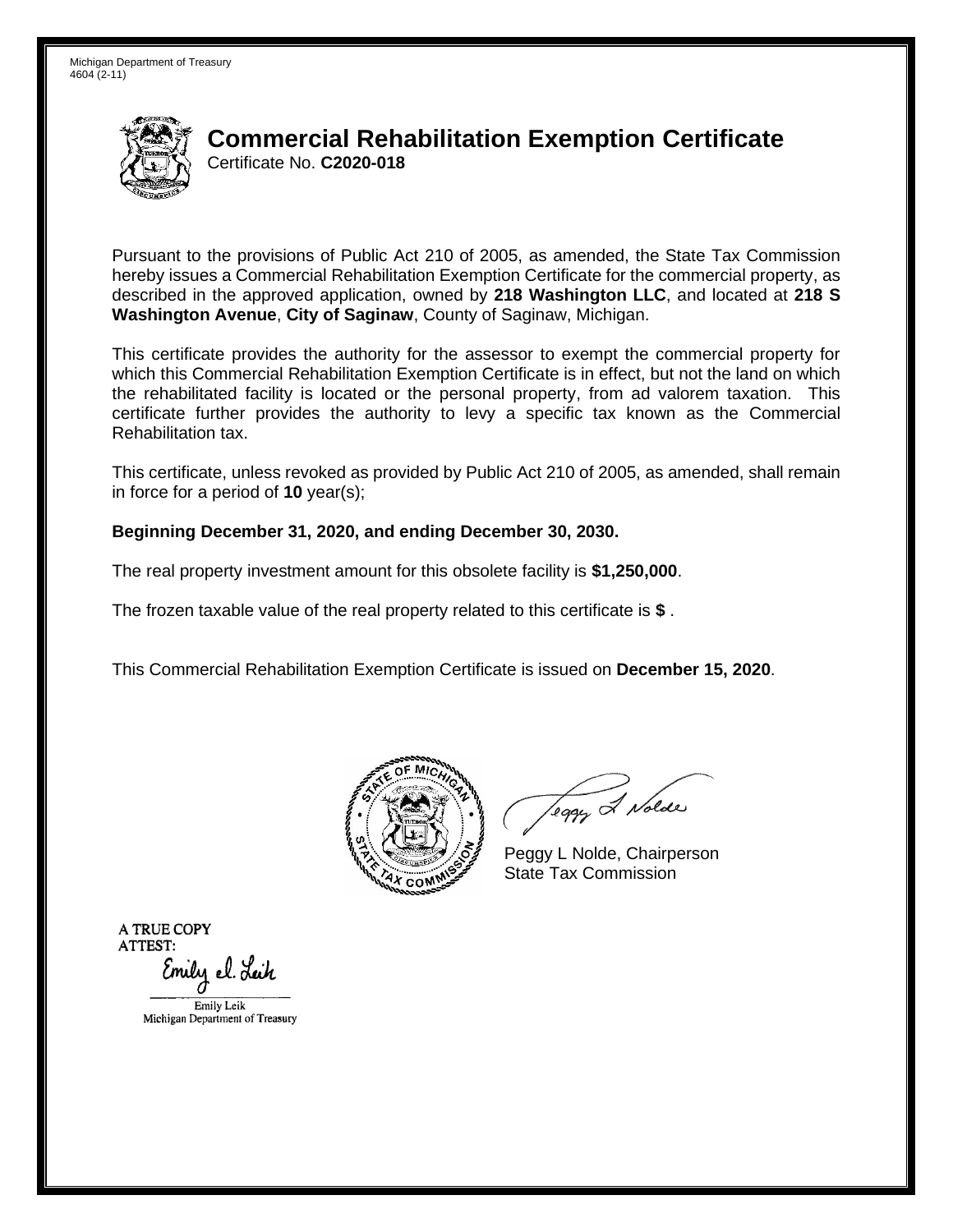

December 22, 2020

Duong Luu Luu Properties LLC 4745 Bates Drive Warren, MI

Dear Sir or Madam:

The State Tax Commission at their December 15, 2020 meeting considered and approved your application for a commercial rehabilitation project, in accordance with Public Act 210 of 2005, as amended. Enclosed is certificate number C2020-019, issued to Luu Properties LLC for the project located at 25671 Gratiot Avenue, City of Roseville, Macomb County.

A party aggrieved by the issuance, refusal to issue, revocation, transfer or modification of an exemption may appeal a final decision of the State Tax Commission by filing a petition with the Michigan Tax Tribunal, <www.michigan.gov/taxtrib>, within 35 days. MCL 205.735a (6).

If you have any questions regarding this exemption, please contact the Community Services Division at (517) 335-7461.

Sincerely,

David A. Buick, Executive Director State Tax Commission

Enclosure By Certified Mail cc: Brook L. Openshaw, Assessor, City of Roseville Clerk, City of Roseville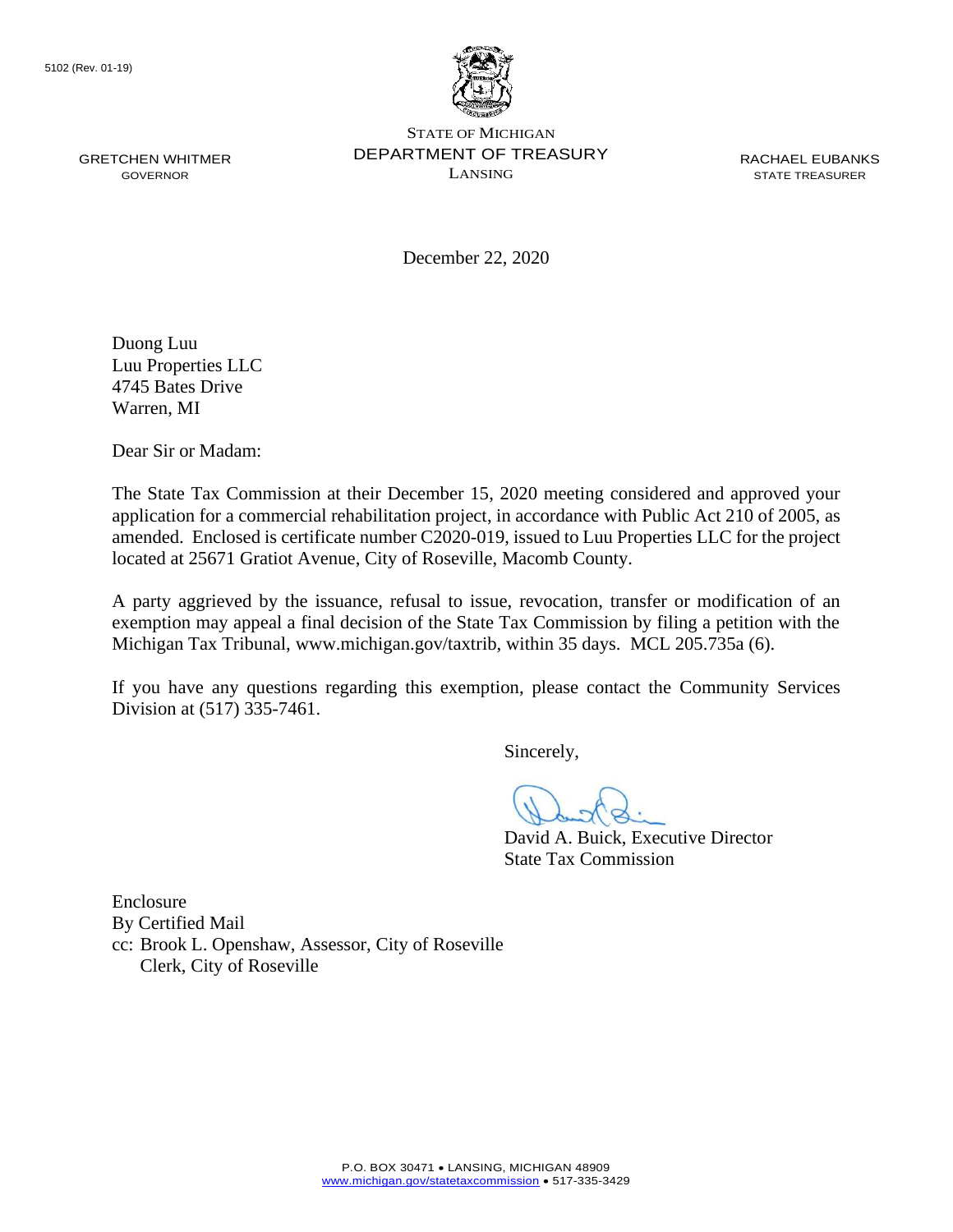

Pursuant to the provisions of Public Act 210 of 2005, as amended, the State Tax Commission hereby issues a Commercial Rehabilitation Exemption Certificate for the commercial property, as described in the approved application, owned by **Luu Properties LLC**, and located at **25671 Gratiot Avenue**, **City of Roseville**, County of Macomb, Michigan.

This certificate provides the authority for the assessor to exempt the commercial property for which this Commercial Rehabilitation Exemption Certificate is in effect, but not the land on which the rehabilitated facility is located or the personal property, from ad valorem taxation. This certificate further provides the authority to levy a specific tax known as the Commercial Rehabilitation tax.

This certificate, unless revoked as provided by Public Act 210 of 2005, as amended, shall remain in force for a period of **5** year(s);

#### **Beginning December 31, 2020, and ending December 30, 2025.**

The real property investment amount for this obsolete facility is **\$3,000,000**.

The frozen taxable value of the real property related to this certificate is **\$8,207**.

This Commercial Rehabilitation Exemption Certificate is issued on **December 15, 2020**.



leggy & Nolde

Peggy L Nolde, Chairperson State Tax Commission

**ATRUECOPY ATTEST:**  Emily el. Leik Emily Leik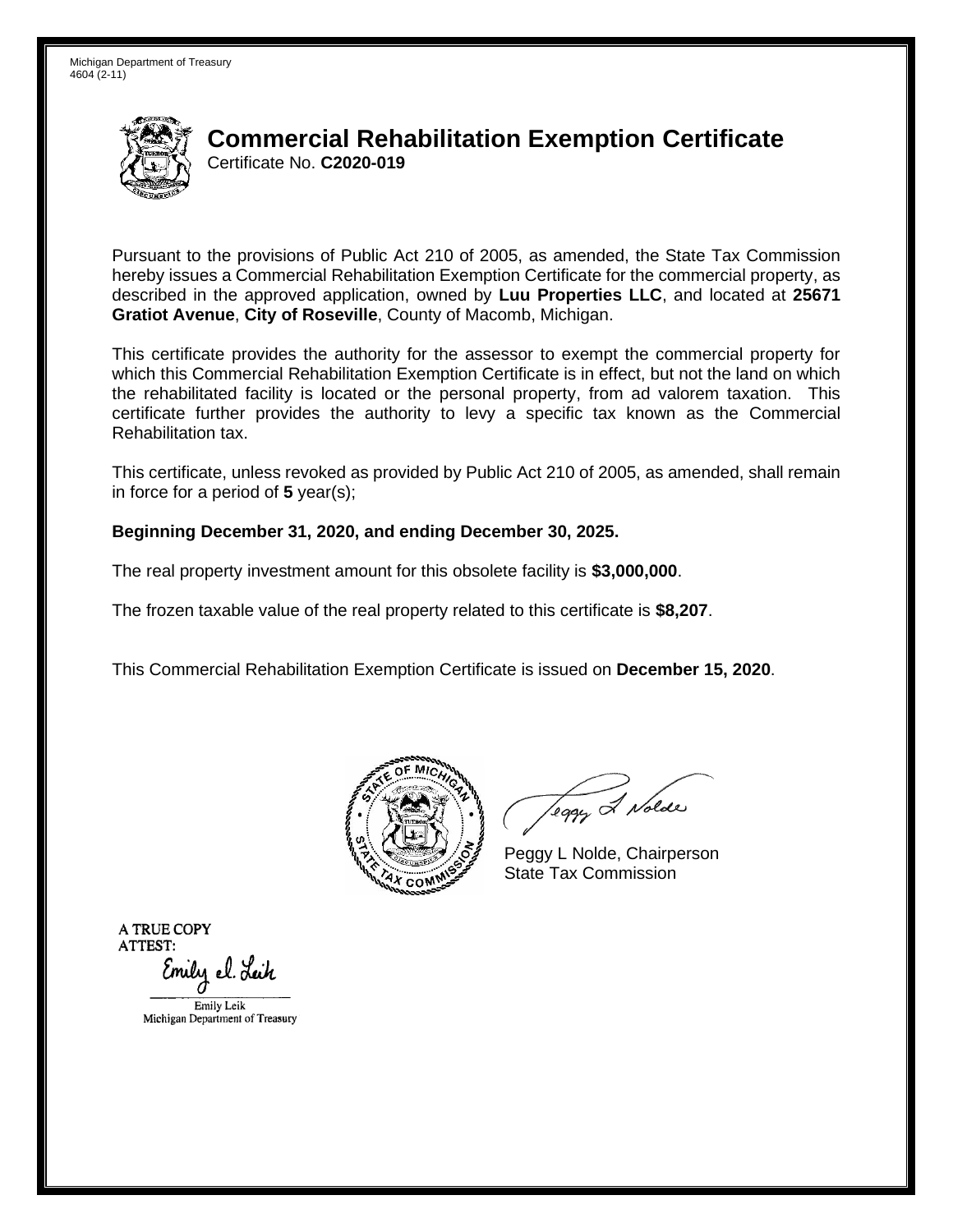

December 22, 2020

Robert M Ebels MUAB, LLC 420 East Prosper Road Falmouth, MI 49632

Dear Sir or Madam:

The State Tax Commission at their December 15, 2020 meeting considered and approved your application for a commercial rehabilitation project, in accordance with Public Act 210 of 2005, as amended. Enclosed is certificate number C2020-020, issued to MUAB, LLC for the project located at 716 S Chestnut Street, City of Reed City, Osceola County.

A party aggrieved by the issuance, refusal to issue, revocation, transfer or modification of an exemption may appeal a final decision of the State Tax Commission by filing a petition with the Michigan Tax Tribunal, <www.michigan.gov/taxtrib>, within 35 days. MCL 205.735a (6).

If you have any questions regarding this exemption, please contact the Community Services Division at (517) 335-7461.

Sincerely,

David A. Buick, Executive Director State Tax Commission

Enclosure By Certified Mail cc: Roy E. Kissinger, Assessor, City of Reed City Clerk, City of Reed City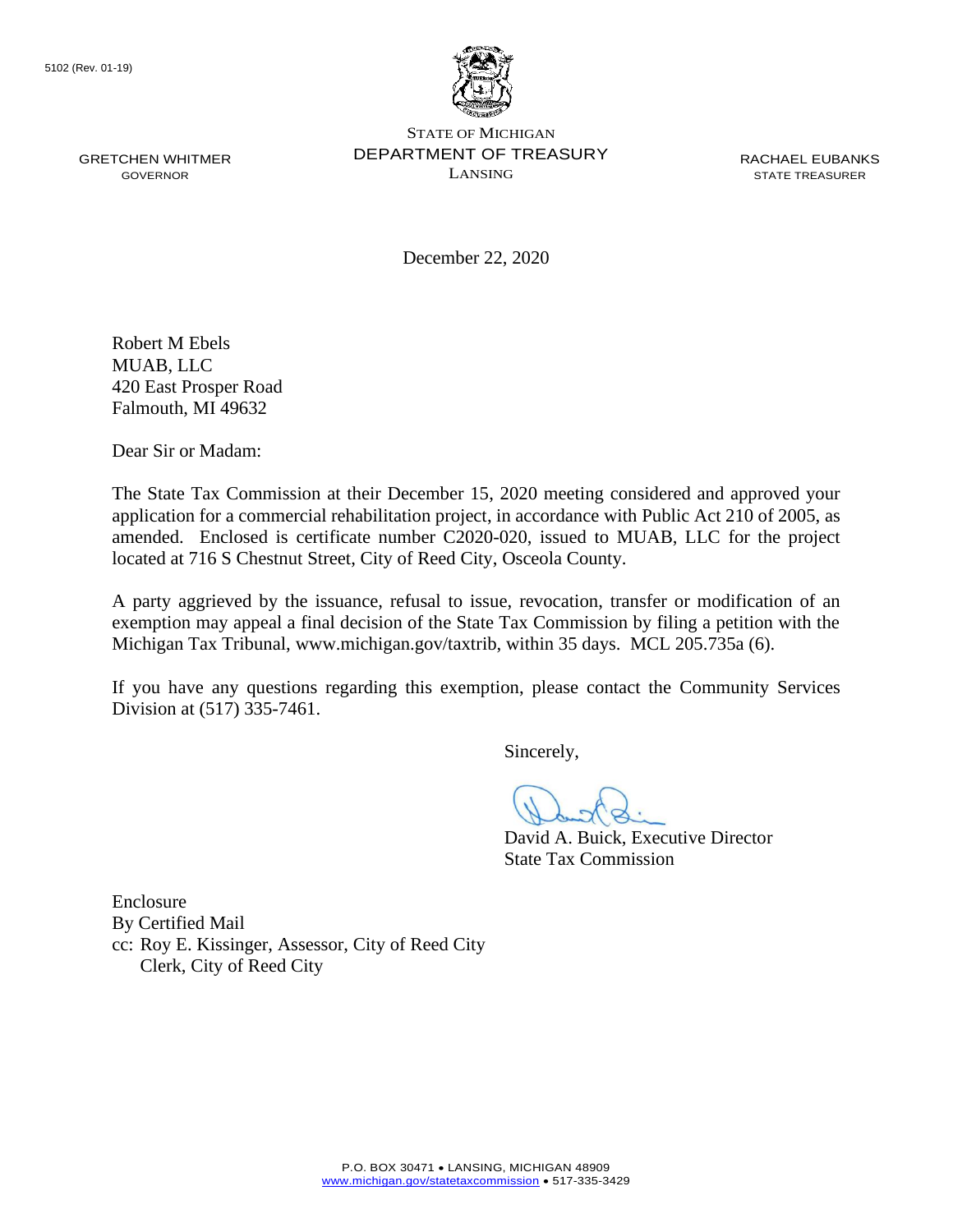

Pursuant to the provisions of Public Act 210 of 2005, as amended, the State Tax Commission hereby issues a Commercial Rehabilitation Exemption Certificate for the commercial property, as described in the approved application, owned by **MUAB, LLC**, and located at **716 S Chestnut Street**, **City of Reed City**, County of Osceola, Michigan.

This certificate provides the authority for the assessor to exempt the commercial property for which this Commercial Rehabilitation Exemption Certificate is in effect, but not the land on which the rehabilitated facility is located or the personal property, from ad valorem taxation. This certificate further provides the authority to levy a specific tax known as the Commercial Rehabilitation tax.

This certificate, unless revoked as provided by Public Act 210 of 2005, as amended, shall remain in force for a period of **10** year(s);

#### **Beginning December 31, 2020, and ending December 30, 2030.**

The real property investment amount for this obsolete facility is **\$3,300,000**.

The frozen taxable value of the real property related to this certificate is **\$398,100**.

This Commercial Rehabilitation Exemption Certificate is issued on **December 15, 2020**.



leggy & Nolde

Peggy L Nolde, Chairperson State Tax Commission

**ATRUECOPY ATTEST:**  Emily el. Leik Emily Leik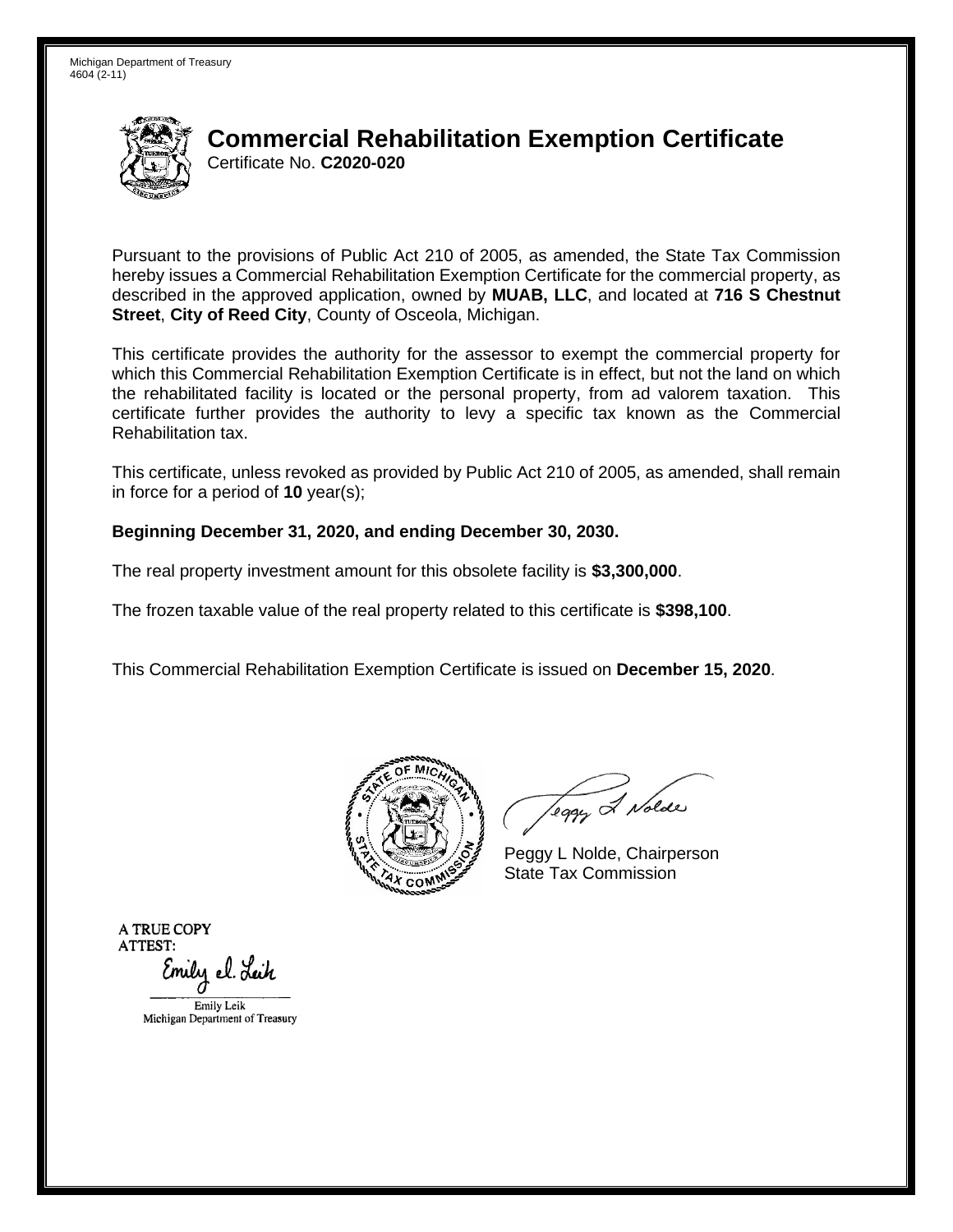

December 22, 2020

Michael L Miller Tartan Real Estate, LLC 215 Broadus Street Sturgis, MI 49091

Dear Sir or Madam:

The State Tax Commission at their December 15, 2020 meeting considered and approved your application for a commercial rehabilitation project, in accordance with Public Act 210 of 2005, as amended. Enclosed is certificate number C2020-022, issued to Tartan Real Estate, LLC for the project located at 209 John Street, City of Sturgis, St Joseph County.

A party aggrieved by the issuance, refusal to issue, revocation, transfer or modification of an exemption may appeal a final decision of the State Tax Commission by filing a petition with the Michigan Tax Tribunal, <www.michigan.gov/taxtrib>, within 35 days. MCL 205.735a (6).

If you have any questions regarding this exemption, please contact the Community Services Division at (517) 335-7461.

Sincerely,

David A. Buick, Executive Director State Tax Commission

Enclosure By Certified Mail cc: Dale Hutson, Assessor, City of Sturgis Clerk, City of Sturgis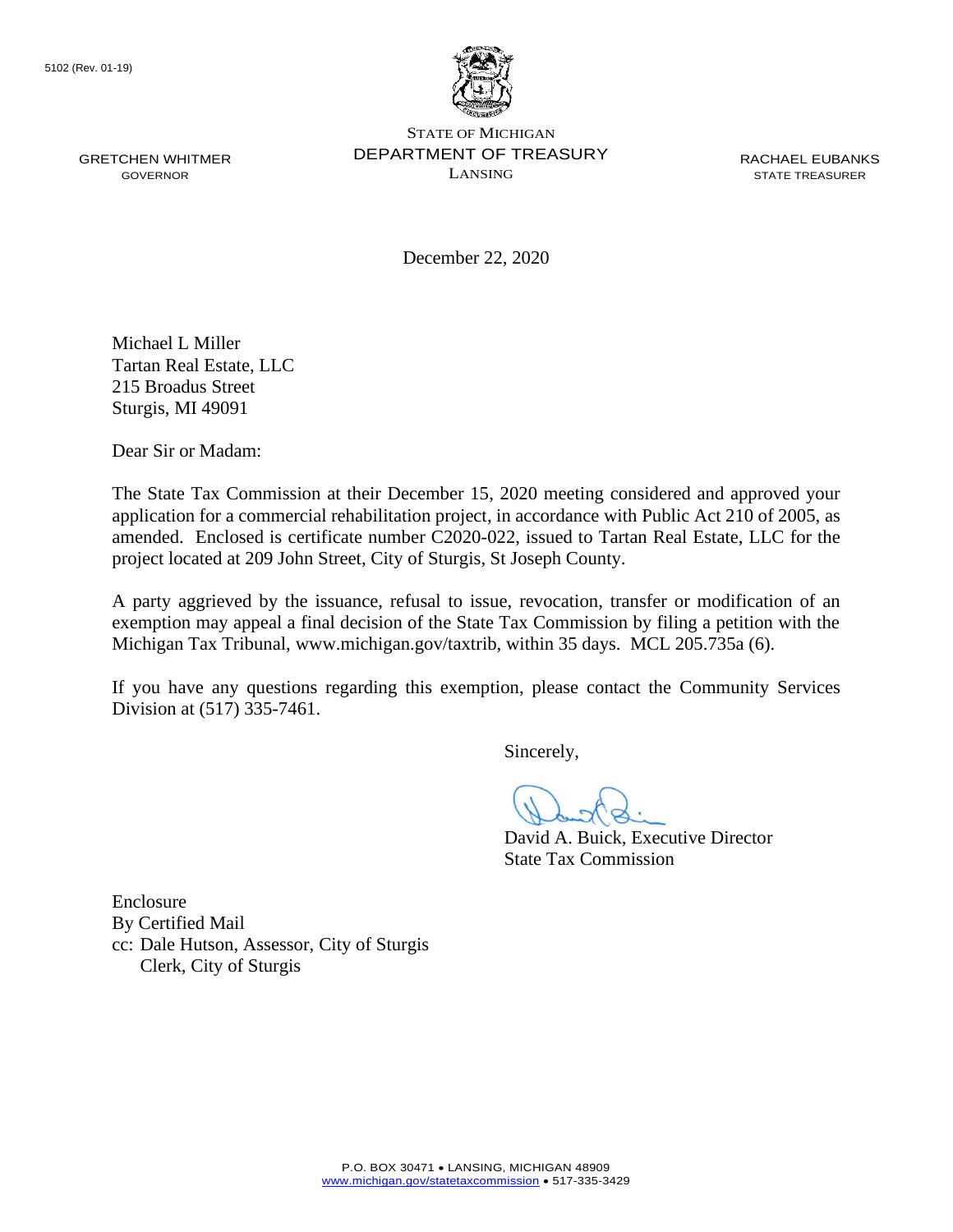

Pursuant to the provisions of Public Act 210 of 2005, as amended, the State Tax Commission hereby issues a Commercial Rehabilitation Exemption Certificate for the commercial property, as described in the approved application, owned by **Tartan Real Estate, LLC**, and located at **209 John Street**, **City of Sturgis**, County of St Joseph, Michigan.

This certificate provides the authority for the assessor to exempt the commercial property for which this Commercial Rehabilitation Exemption Certificate is in effect, but not the land on which the rehabilitated facility is located or the personal property, from ad valorem taxation. This certificate further provides the authority to levy a specific tax known as the Commercial Rehabilitation tax.

This certificate, unless revoked as provided by Public Act 210 of 2005, as amended, shall remain in force for a period of **10** year(s);

#### **Beginning December 31, 2020, and ending December 30, 2030.**

The real property investment amount for this obsolete facility is **\$1,950,000**.

The frozen taxable value of the real property related to this certificate is **\$61,000**.

This Commercial Rehabilitation Exemption Certificate is issued on **December 15, 2020**.



leggy & Nolde

Peggy L Nolde, Chairperson State Tax Commission

**ATRUECOPY ATTEST:**  Emily el. Leik EmilyLcik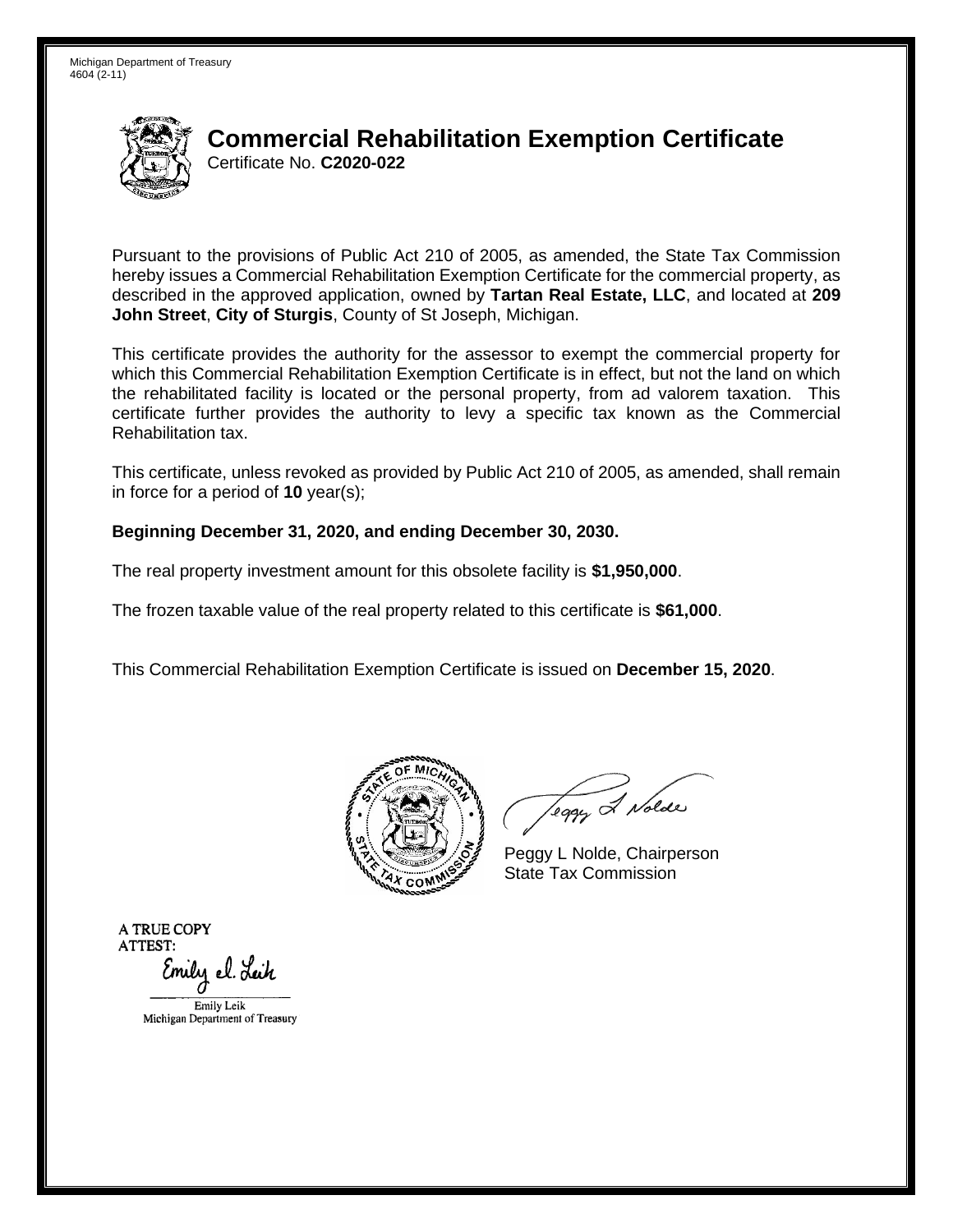

December 22, 2020

Josh Botnick Walker Street LLC PO Box 480762 Los Angeles, CA 90048

Dear Sir or Madam:

The State Tax Commission at their December 15, 2020 meeting considered and approved your application for a commercial rehabilitation project, in accordance with Public Act 210 of 2005, as amended. Enclosed is certificate number C2020-023, issued to Walker Street LLC for the project located at 99 Walker Street, Village of Lawton, Van Buren County.

A party aggrieved by the issuance, refusal to issue, revocation, transfer or modification of an exemption may appeal a final decision of the State Tax Commission by filing a petition with the Michigan Tax Tribunal, <www.michigan.gov/taxtrib>, within 35 days. MCL 205.735a (6).

If you have any questions regarding this exemption, please contact the Community Services Division at (517) 335-7461.

Sincerely,

David A. Buick, Executive Director State Tax Commission

Enclosure By Certified Mail cc: Benjamin Brousseau, Assessor, Village of Lawton Clerk, Village of Lawton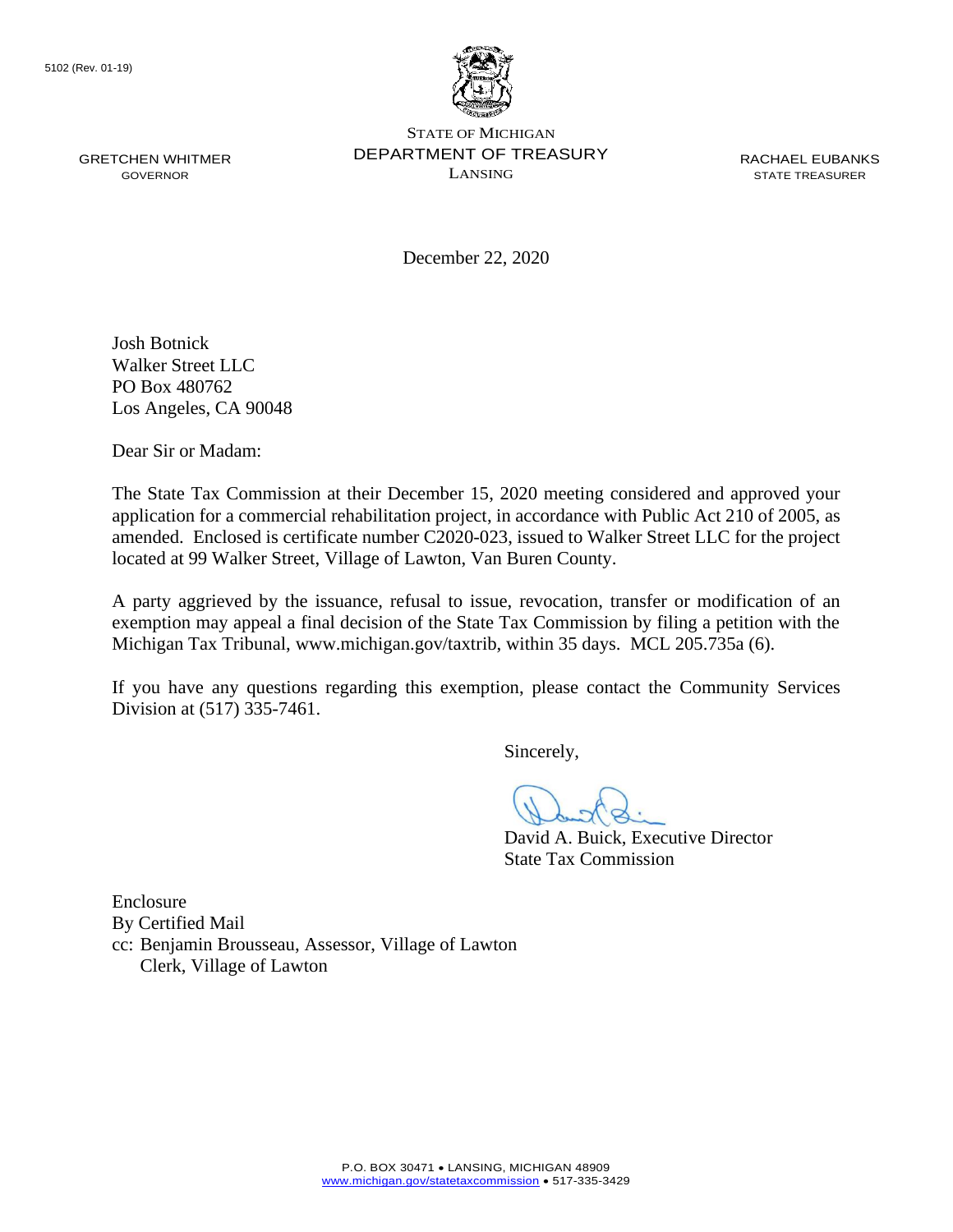

Pursuant to the provisions of Public Act 210 of 2005, as amended, the State Tax Commission hereby issues a Commercial Rehabilitation Exemption Certificate for the commercial property, as described in the approved application, owned by **Walker Street LLC**, and located at **99 Walker Street**, **Village of Lawton**, County of Van Buren, Michigan.

This certificate provides the authority for the assessor to exempt the commercial property for which this Commercial Rehabilitation Exemption Certificate is in effect, but not the land on which the rehabilitated facility is located or the personal property, from ad valorem taxation. This certificate further provides the authority to levy a specific tax known as the Commercial Rehabilitation tax.

This certificate, unless revoked as provided by Public Act 210 of 2005, as amended, shall remain in force for a period of **10** year(s);

#### **Beginning December 31, 2020, and ending December 30, 2030.**

The real property investment amount for this obsolete facility is **\$3,300,000**.

The frozen taxable value of the real property related to this certificate is **\$215,400**.

This Commercial Rehabilitation Exemption Certificate is issued on **December 15, 2020**.



leggy & Nolde

Peggy L Nolde, Chairperson State Tax Commission

**ATRUECOPY ATTEST:**  Emily el. Leik EmilyLcik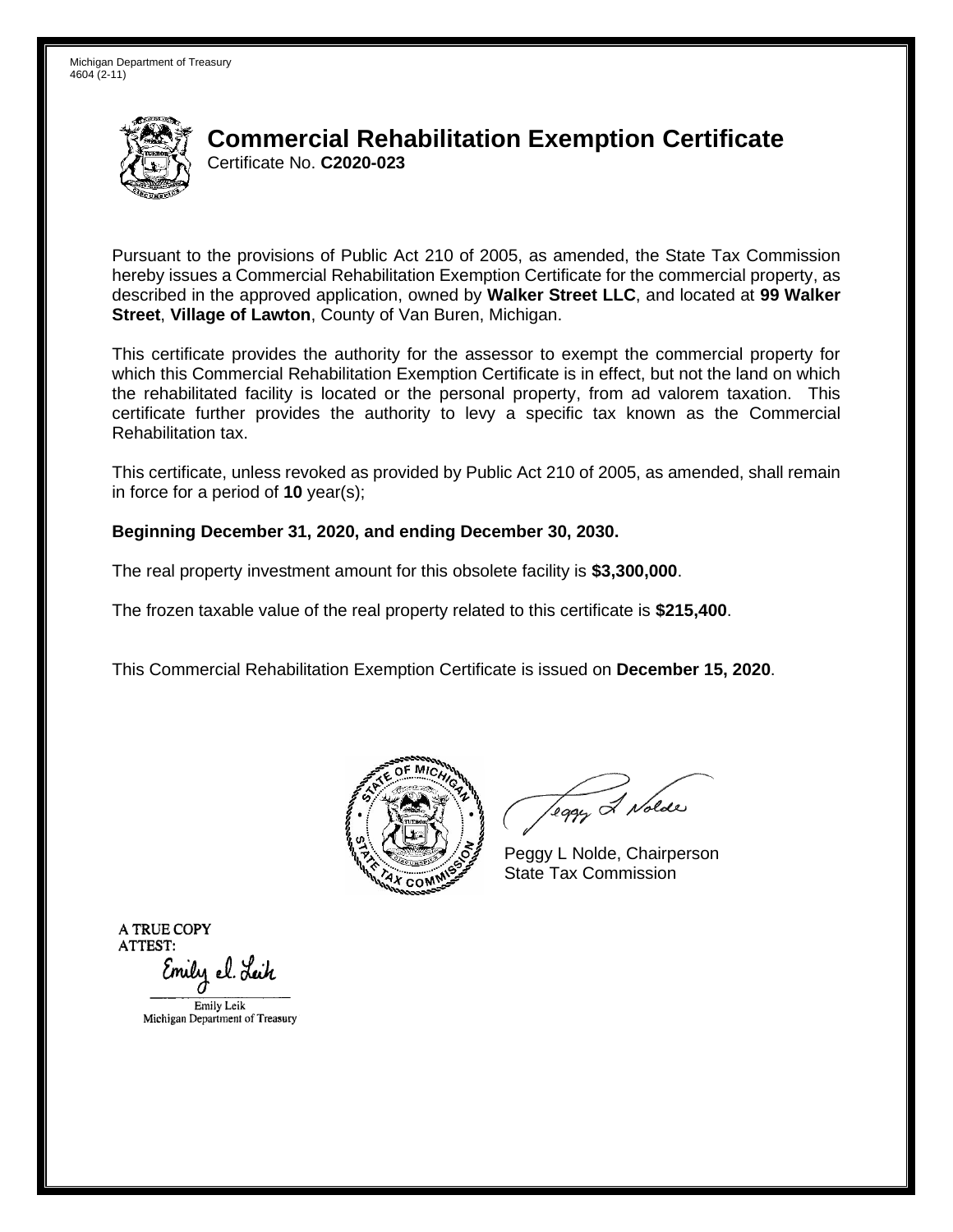

STATE OF MICHIGAN GRETCHEN WHITMER **SEPARTMENT OF TREASURY** RACHAEL EUBANKS<br>GOVERNOR GOVERNOR LANSING LANSING RACHAEL EUBANKS GOVERNOR LANSING STATE TREASURER

December 22, 2020

Dr. Nicole Wax Wax Real Estate Flushing, LLC 9471 Longmeadow Fenton, MI 48433

Dear Sir or Madam:

The State Tax Commission at their December 15, 2020 meeting considered and approved your application for a commercial rehabilitation project, in accordance with Public Act 210 of 2005, as amended. Enclosed is certificate number C2020-024, issued to Wax Real Estate Flushing, LLC for the project located at 124 S Cherry Street, City of Flushing, Genesee County.

A party aggrieved by the issuance, refusal to issue, revocation, transfer or modification of an exemption may appeal a final decision of the State Tax Commission by filing a petition with the Michigan Tax Tribunal, <www.michigan.gov/taxtrib>, within 35 days. MCL 205.735a (6).

If you have any questions regarding this exemption, please contact the Community Services Division at (517) 335-7461.

Sincerely,

David A. Buick, Executive Director State Tax Commission

Enclosure By Certified Mail cc: Heather J. Macdermaid, Assessor, City of Flushing Clerk, City of Flushing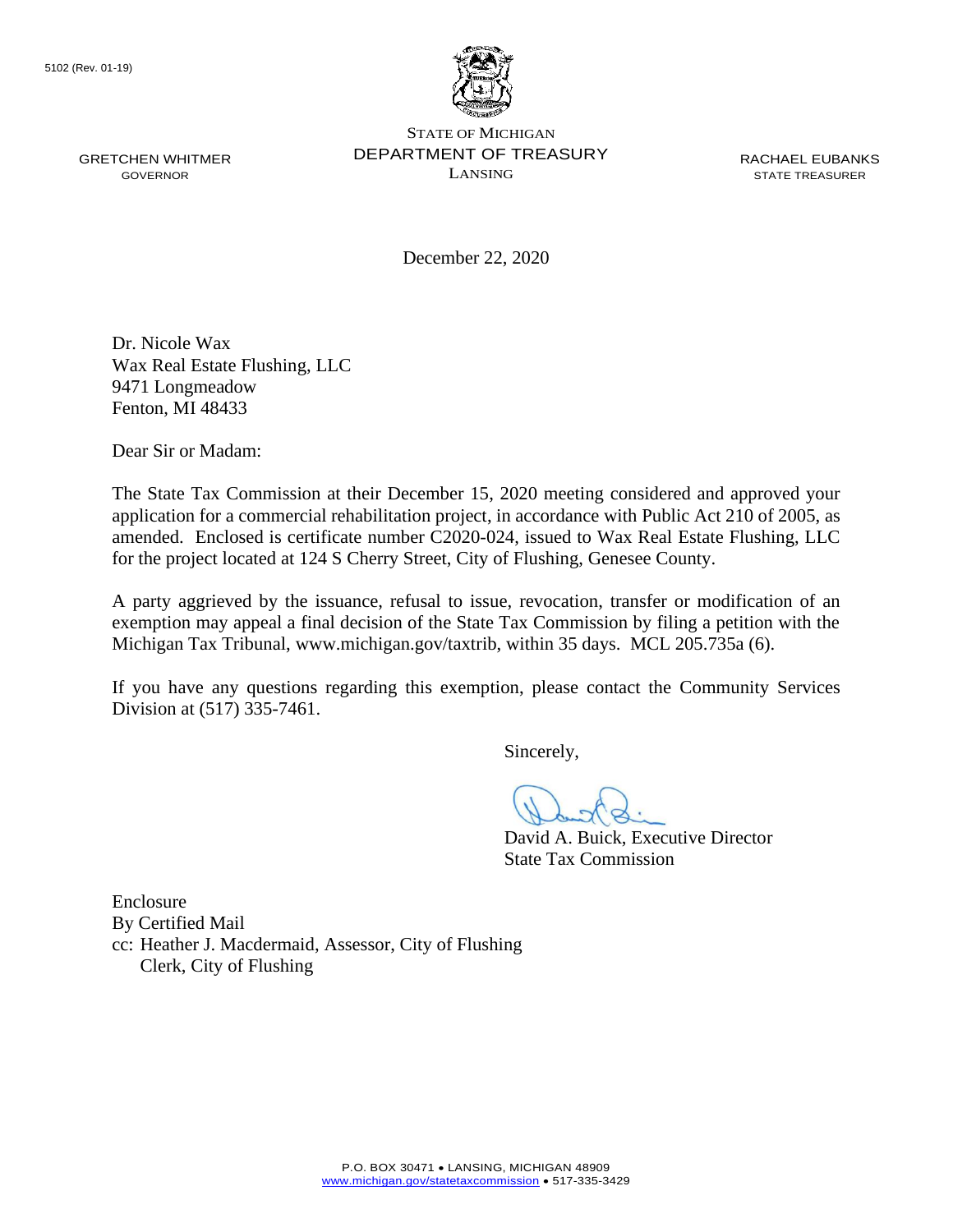

Pursuant to the provisions of Public Act 210 of 2005, as amended, the State Tax Commission hereby issues a Commercial Rehabilitation Exemption Certificate for the commercial property, as described in the approved application, owned by **Wax Real Estate Flushing, LLC**, and located at **124 S Cherry Street**, **City of Flushing**, County of Genesee, Michigan.

This certificate provides the authority for the assessor to exempt the commercial property for which this Commercial Rehabilitation Exemption Certificate is in effect, but not the land on which the rehabilitated facility is located or the personal property, from ad valorem taxation. This certificate further provides the authority to levy a specific tax known as the Commercial Rehabilitation tax.

This certificate, unless revoked as provided by Public Act 210 of 2005, as amended, shall remain in force for a period of **10** year(s);

#### **Beginning December 31, 2020, and ending December 30, 2030.**

The real property investment amount for this obsolete facility is **\$479,100**.

The frozen taxable value of the real property related to this certificate is **\$88,400**.

This Commercial Rehabilitation Exemption Certificate is issued on **December 15, 2020**.



leggy & Nolde

Peggy L Nolde, Chairperson State Tax Commission

**ATRUECOPY ATTEST:**  Emily el. Leik EmilyLcik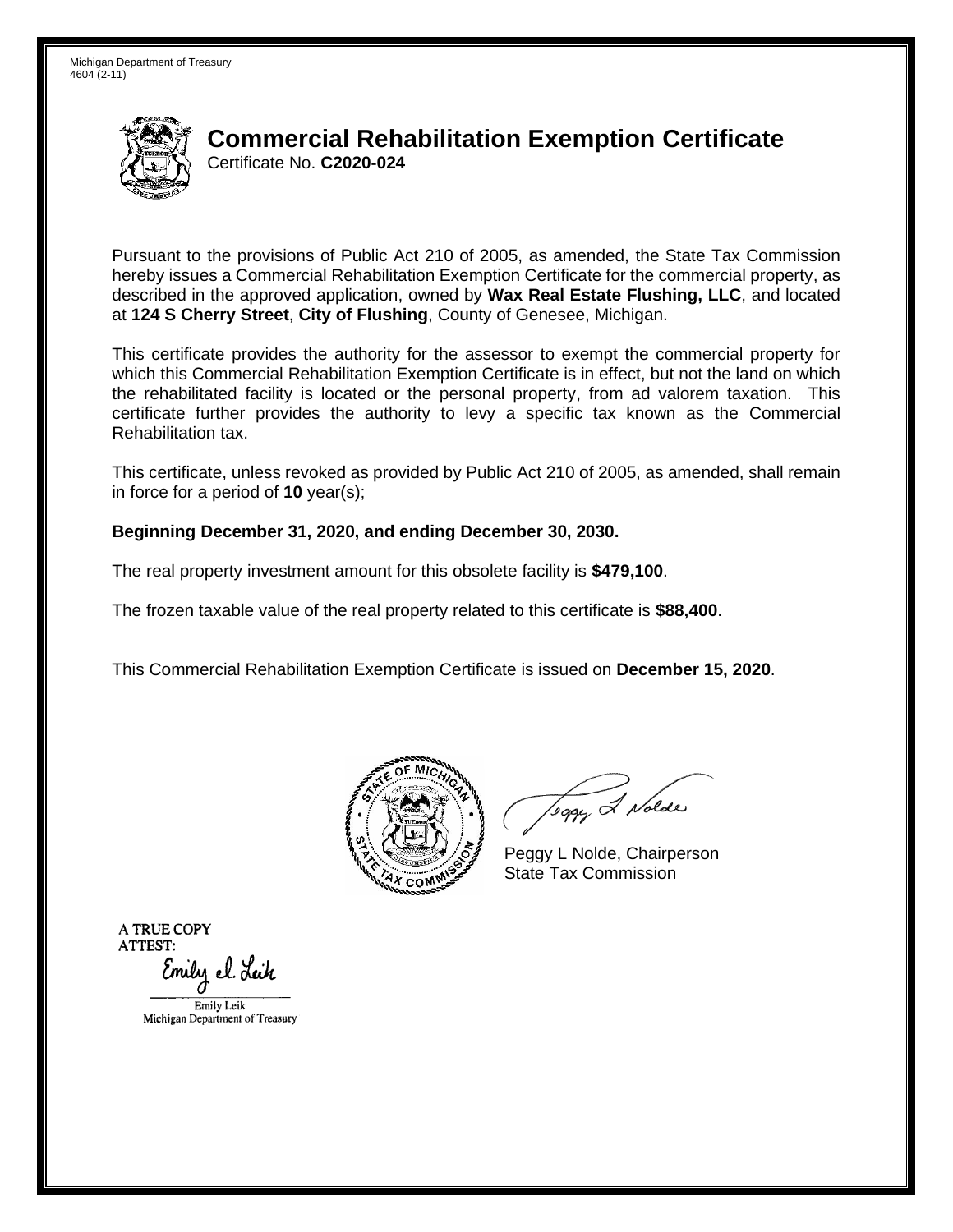

STATE OF MICHIGAN GRETCHEN WHITMER **SEPARTMENT OF TREASURY** RACHAEL EUBANKS<br>GOVERNOR GOVERNOR LANSING LANSING RACHAEL EUBANKS GOVERNOR LANSING STATE TREASURER

December 22, 2020

Paul Massimino 124 Liquor Inc dba Jacks Place 124 N Cherry Street Flushing, MI 48433

Dear Sir or Madam:

The State Tax Commission at their December 15, 2020 meeting considered and approved your application for a commercial rehabilitation project, in accordance with Public Act 210 of 2005, as amended. Enclosed is certificate number C2020-025, issued to 124 Liquor Inc dba Jacks Place for the project located at 124 N Cherry Street, City of Flushing, Genesee County.

A party aggrieved by the issuance, refusal to issue, revocation, transfer or modification of an exemption may appeal a final decision of the State Tax Commission by filing a petition with the Michigan Tax Tribunal, <www.michigan.gov/taxtrib>, within 35 days. MCL 205.735a (6).

If you have any questions regarding this exemption, please contact the Community Services Division at (517) 335-7461.

Sincerely,

David A. Buick, Executive Director State Tax Commission

Enclosure By Certified Mail cc: Heather J. Macdermaid, Assessor, City of Flushing Clerk, City of Flushing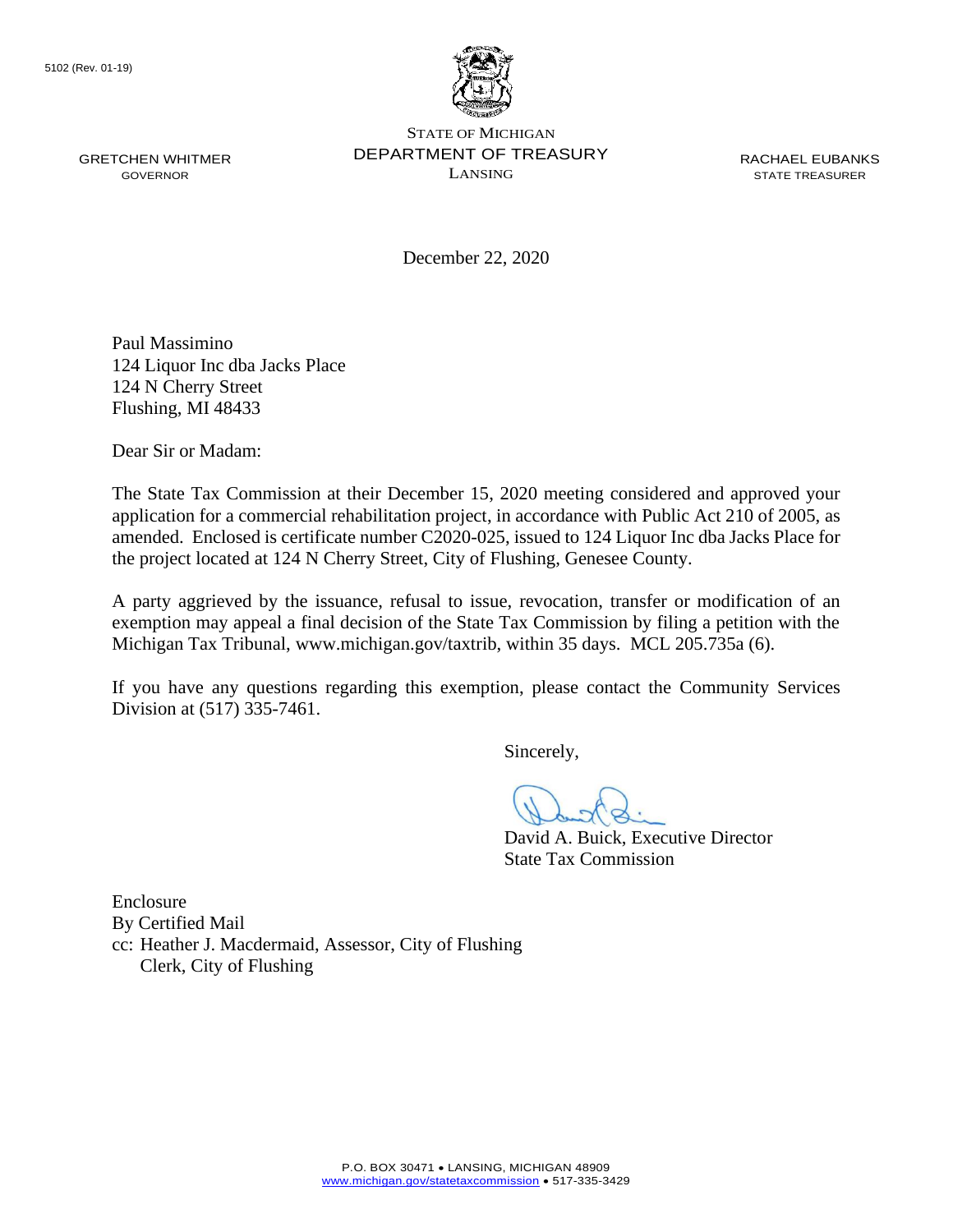

Pursuant to the provisions of Public Act 210 of 2005, as amended, the State Tax Commission hereby issues a Commercial Rehabilitation Exemption Certificate for the commercial property, as described in the approved application, owned by **124 Liquor Inc dba Jacks Place**, and located at **124 N Cherry Street**, **City of Flushing**, County of Genesee, Michigan.

This certificate provides the authority for the assessor to exempt the commercial property for which this Commercial Rehabilitation Exemption Certificate is in effect, but not the land on which the rehabilitated facility is located or the personal property, from ad valorem taxation. This certificate further provides the authority to levy a specific tax known as the Commercial Rehabilitation tax.

This certificate, unless revoked as provided by Public Act 210 of 2005, as amended, shall remain in force for a period of **10** year(s);

#### **Beginning December 31, 2020, and ending December 30, 2030.**

The real property investment amount for this obsolete facility is **\$260,000**.

The frozen taxable value of the real property related to this certificate is **\$98,600**.

This Commercial Rehabilitation Exemption Certificate is issued on **December 15, 2020**.



leggy & Nolde

Peggy L Nolde, Chairperson State Tax Commission

**ATRUECOPY ATTEST:**  Emily el. Leik EmilyLcik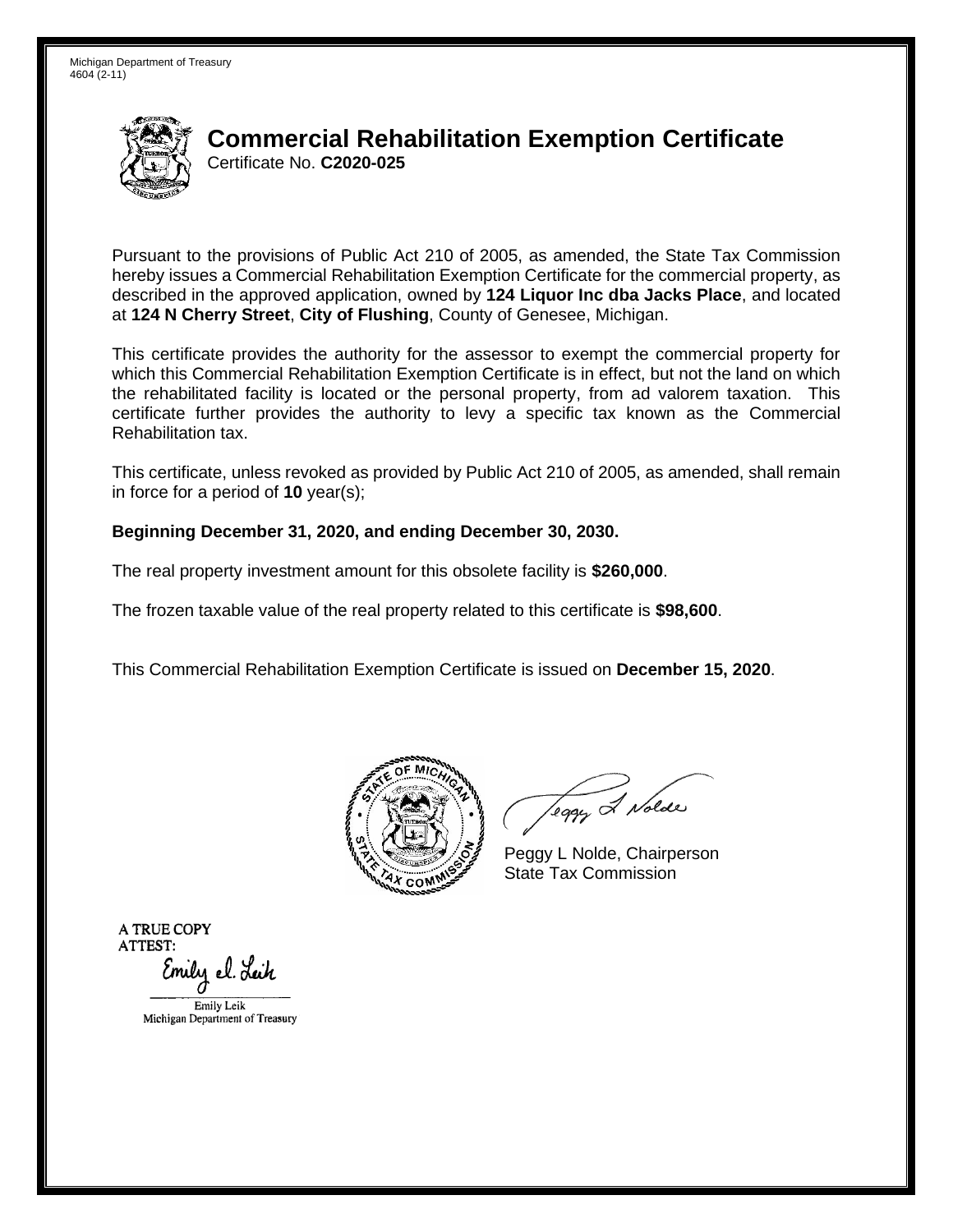

December 22, 2020

Roderick Hardamon 3820 West End, LLC 52 East Forest Avenue Detroit, MI 48201

Dear Sir or Madam:

The State Tax Commission at their December 15, 2020 meeting considered and approved your application for a commercial rehabilitation project, in accordance with Public Act 210 of 2005, as amended. Enclosed is certificate number C2020-026, issued to 3820 West End, LLC for the project located at 3820 Grand River Avenue, City of Detroit, Wayne County.

A party aggrieved by the issuance, refusal to issue, revocation, transfer or modification of an exemption may appeal a final decision of the State Tax Commission by filing a petition with the Michigan Tax Tribunal, <www.michigan.gov/taxtrib>, within 35 days. MCL 205.735a (6).

If you have any questions regarding this exemption, please contact the Community Services Division at (517) 335-7461.

Sincerely,

David A. Buick, Executive Director State Tax Commission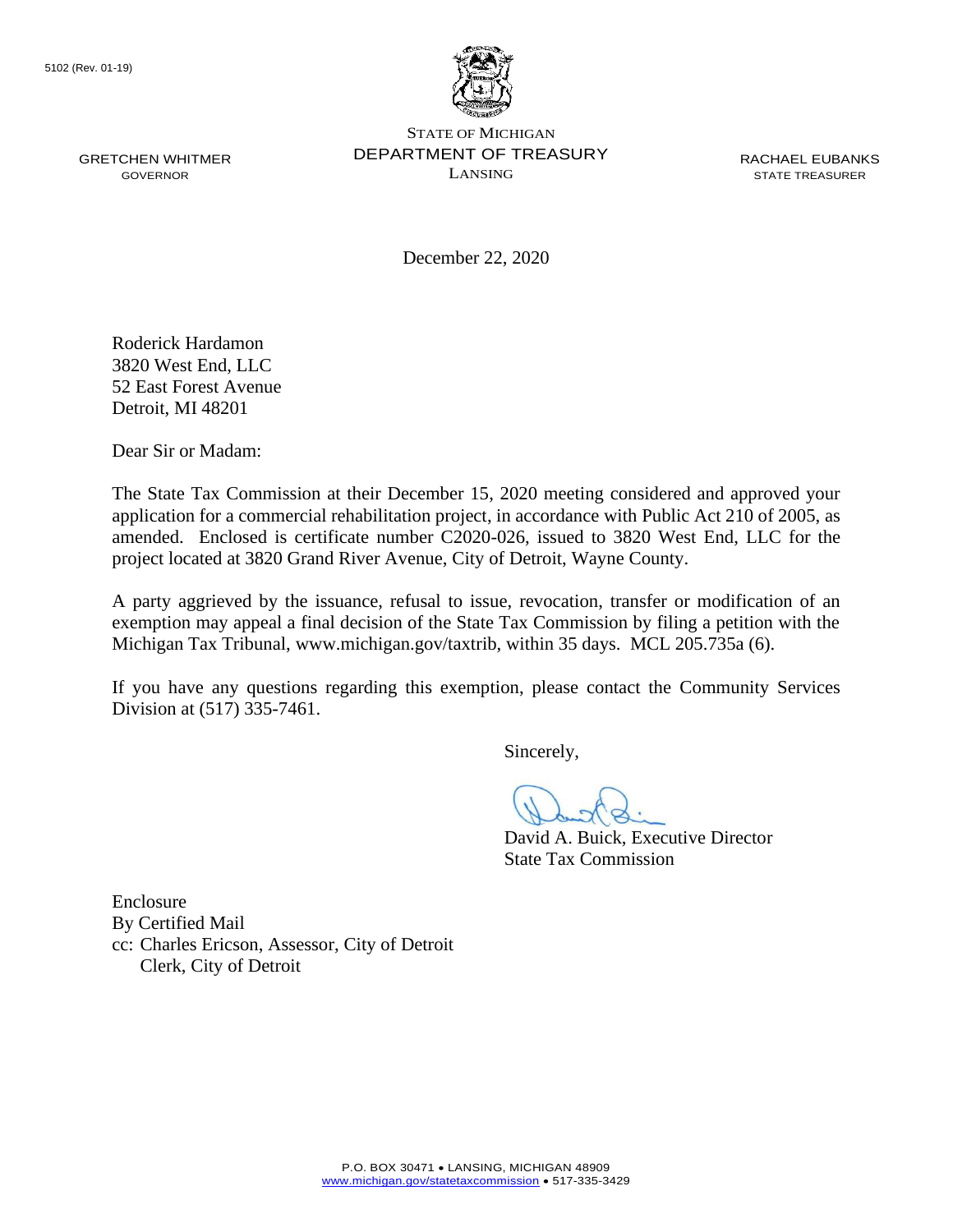

Pursuant to the provisions of Public Act 210 of 2005, as amended, the State Tax Commission hereby issues a Commercial Rehabilitation Exemption Certificate for the commercial property, as described in the approved application, owned by **3820 West End, LLC**, and located at **3820 Grand River Avenue**, **City of Detroit**, County of Wayne, Michigan.

This certificate provides the authority for the assessor to exempt the commercial property for which this Commercial Rehabilitation Exemption Certificate is in effect, but not the land on which the rehabilitated facility is located or the personal property, from ad valorem taxation. This certificate further provides the authority to levy a specific tax known as the Commercial Rehabilitation tax.

This certificate, unless revoked as provided by Public Act 210 of 2005, as amended, shall remain in force for a period of **10** year(s);

#### **Beginning December 31, 2020, and ending December 30, 2031.**

The real property investment amount for this obsolete facility is **\$6,641,562**.

The frozen taxable value of the real property related to this certificate is **\$** .

This Commercial Rehabilitation Exemption Certificate is issued on **December 15, 2020**.



leggy & Nolde

Peggy L Nolde, Chairperson State Tax Commission

**ATRUECOPY ATTEST:**  Emily el. Leik EmilyLcik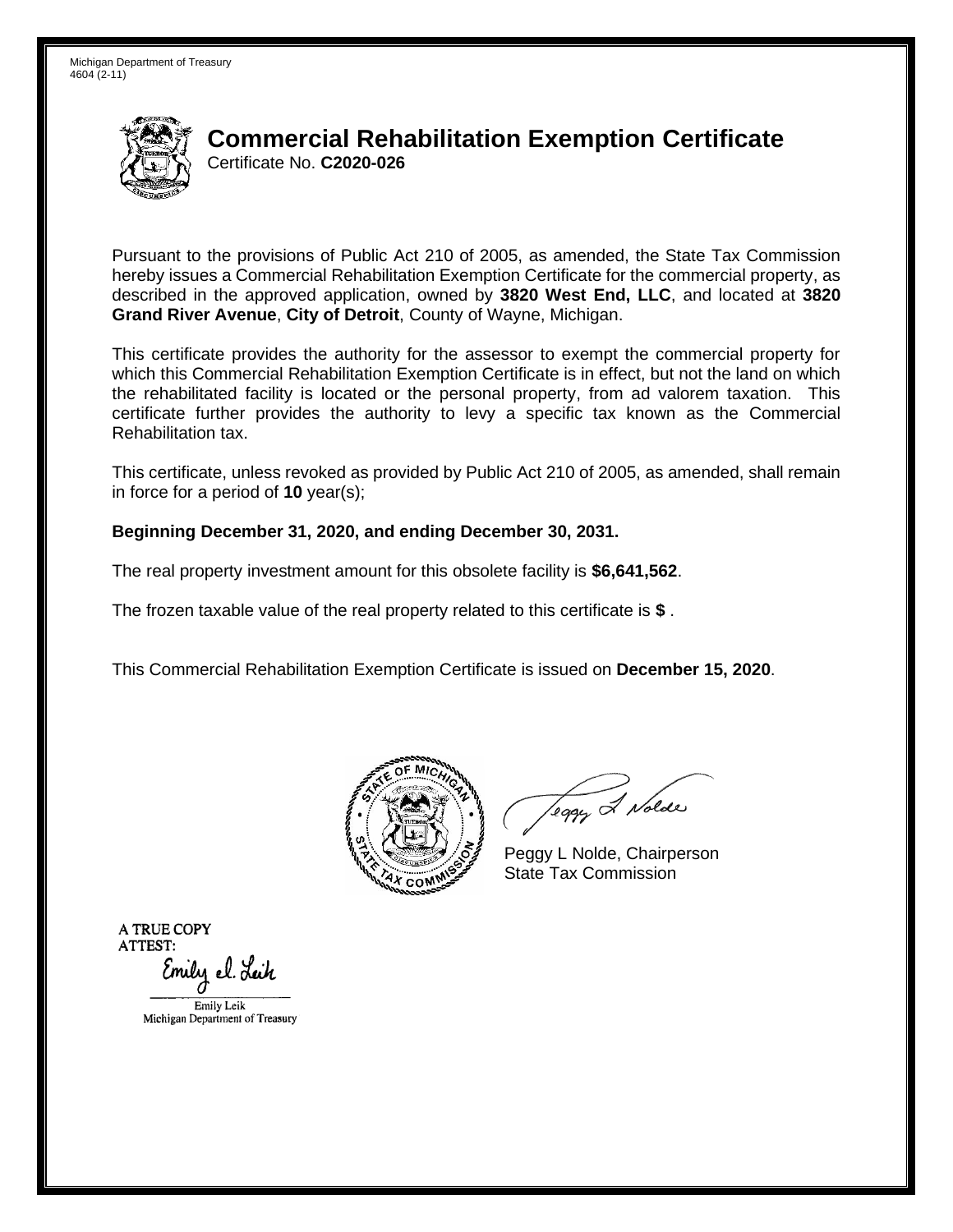

December 22, 2020

Jan Dijkers D-Town Grand LLC 1745 W Warren Avenue #2 Detroit, MI 48208

Dear Sir or Madam:

The State Tax Commission at their December 15, 2020 meeting considered and approved your application for a commercial rehabilitation project, in accordance with Public Act 210 of 2005, as amended. Enclosed is certificate number C2020-027, issued to D-Town Grand LLC for the project located at 3040 E Grand Boulevard, City of Detroit, Wayne County.

A party aggrieved by the issuance, refusal to issue, revocation, transfer or modification of an exemption may appeal a final decision of the State Tax Commission by filing a petition with the Michigan Tax Tribunal, <www.michigan.gov/taxtrib>, within 35 days. MCL 205.735a (6).

If you have any questions regarding this exemption, please contact the Community Services Division at (517) 335-7461.

Sincerely,

David A. Buick, Executive Director State Tax Commission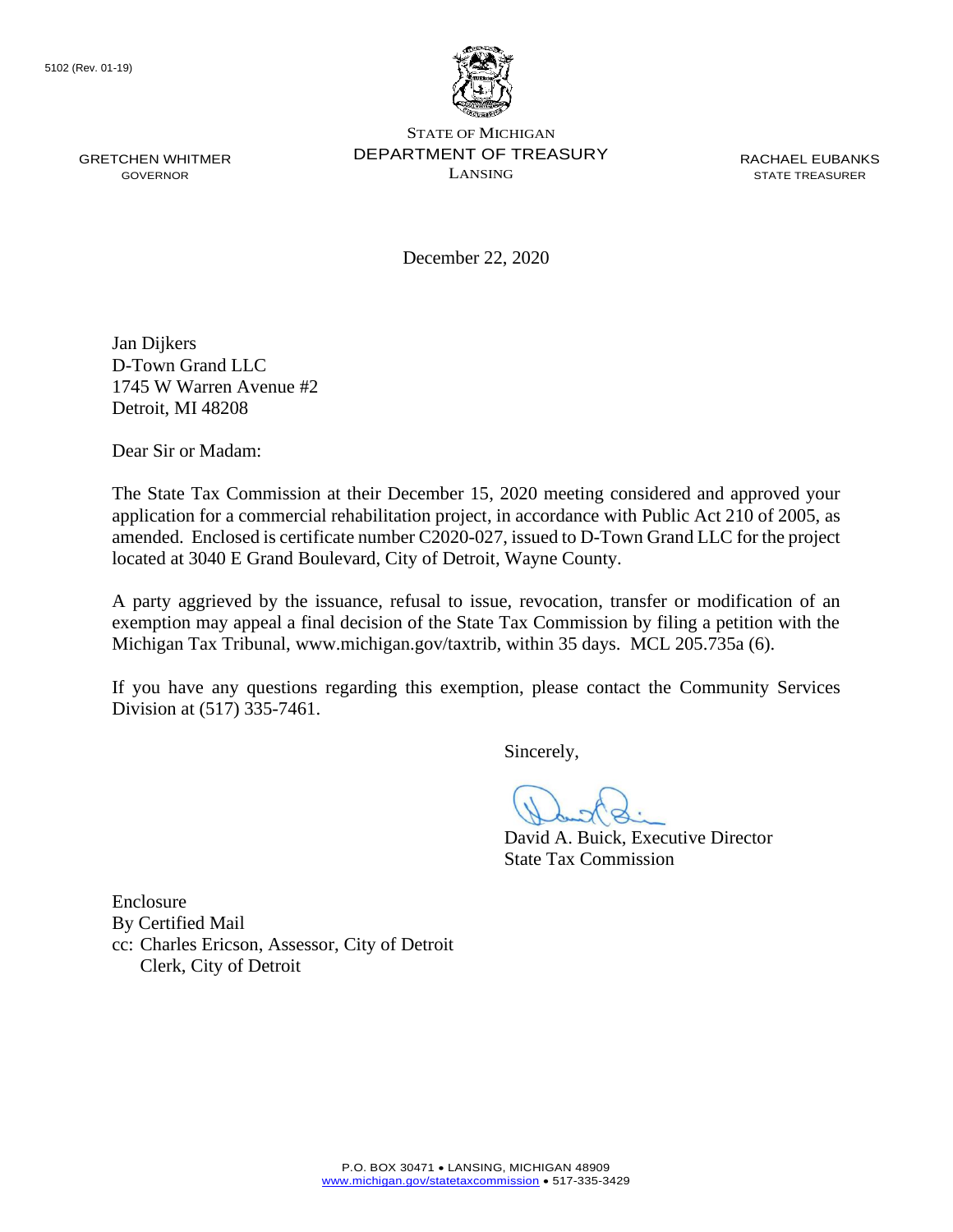

Pursuant to the provisions of Public Act 210 of 2005, as amended, the State Tax Commission hereby issues a Commercial Rehabilitation Exemption Certificate for the commercial property, as described in the approved application, owned by **D-Town Grand LLC**, and located at **3040 E Grand Boulevard**, **City of Detroit**, County of Wayne, Michigan.

This certificate provides the authority for the assessor to exempt the commercial property for which this Commercial Rehabilitation Exemption Certificate is in effect, but not the land on which the rehabilitated facility is located or the personal property, from ad valorem taxation. This certificate further provides the authority to levy a specific tax known as the Commercial Rehabilitation tax.

This certificate, unless revoked as provided by Public Act 210 of 2005, as amended, shall remain in force for a period of **10** year(s);

#### **Beginning December 31, 2020, and ending December 30, 2031.**

The real property investment amount for this obsolete facility is **\$835,730**.

The frozen taxable value of the real property related to this certificate is **\$49,400**.

This Commercial Rehabilitation Exemption Certificate is issued on **December 15, 2020**.



leggy & Nolde

Peggy L Nolde, Chairperson State Tax Commission

**ATRUECOPY ATTEST:**  Emily el. Leik EmilyLcik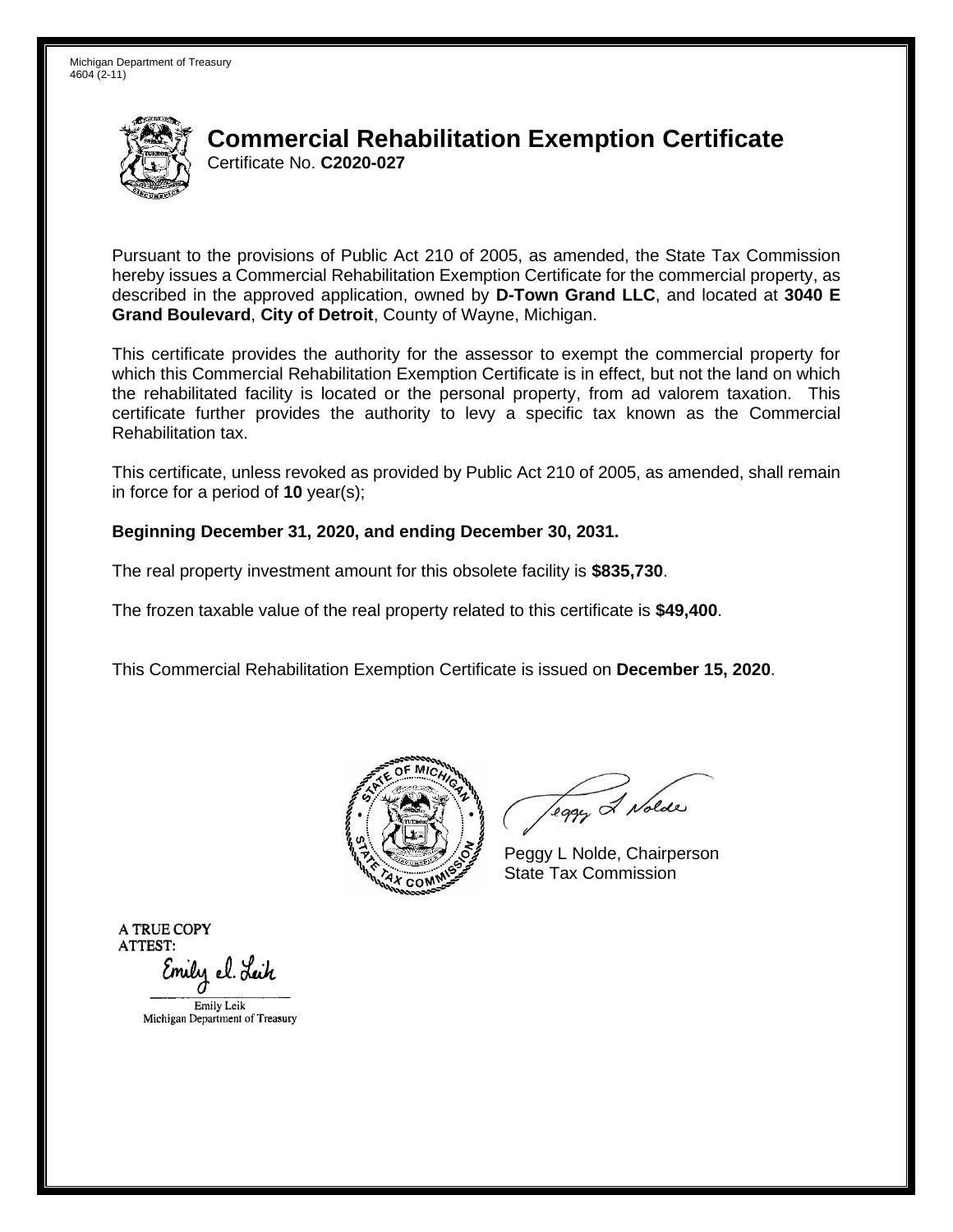

December 22, 2020

Sauda Ahmad Green, Esq. Merrill Development, LLC 18701 Grand River, Suite 351 Detroit, MI 48223

Dear Sir or Madam:

The State Tax Commission at their December 15, 2020 meeting considered and approved your application for a commercial rehabilitation project, in accordance with Public Act 210 of 2005, as amended. Enclosed is certificate number C2020-028, issued to Merrill Development, LLC for the project located at 1312 Seward, City of Detroit, Wayne County.

A party aggrieved by the issuance, refusal to issue, revocation, transfer or modification of an exemption may appeal a final decision of the State Tax Commission by filing a petition with the Michigan Tax Tribunal, <www.michigan.gov/taxtrib>, within 35 days. MCL 205.735a (6).

If you have any questions regarding this exemption, please contact the Community Services Division at (517) 335-7461.

Sincerely,

David A. Buick, Executive Director State Tax Commission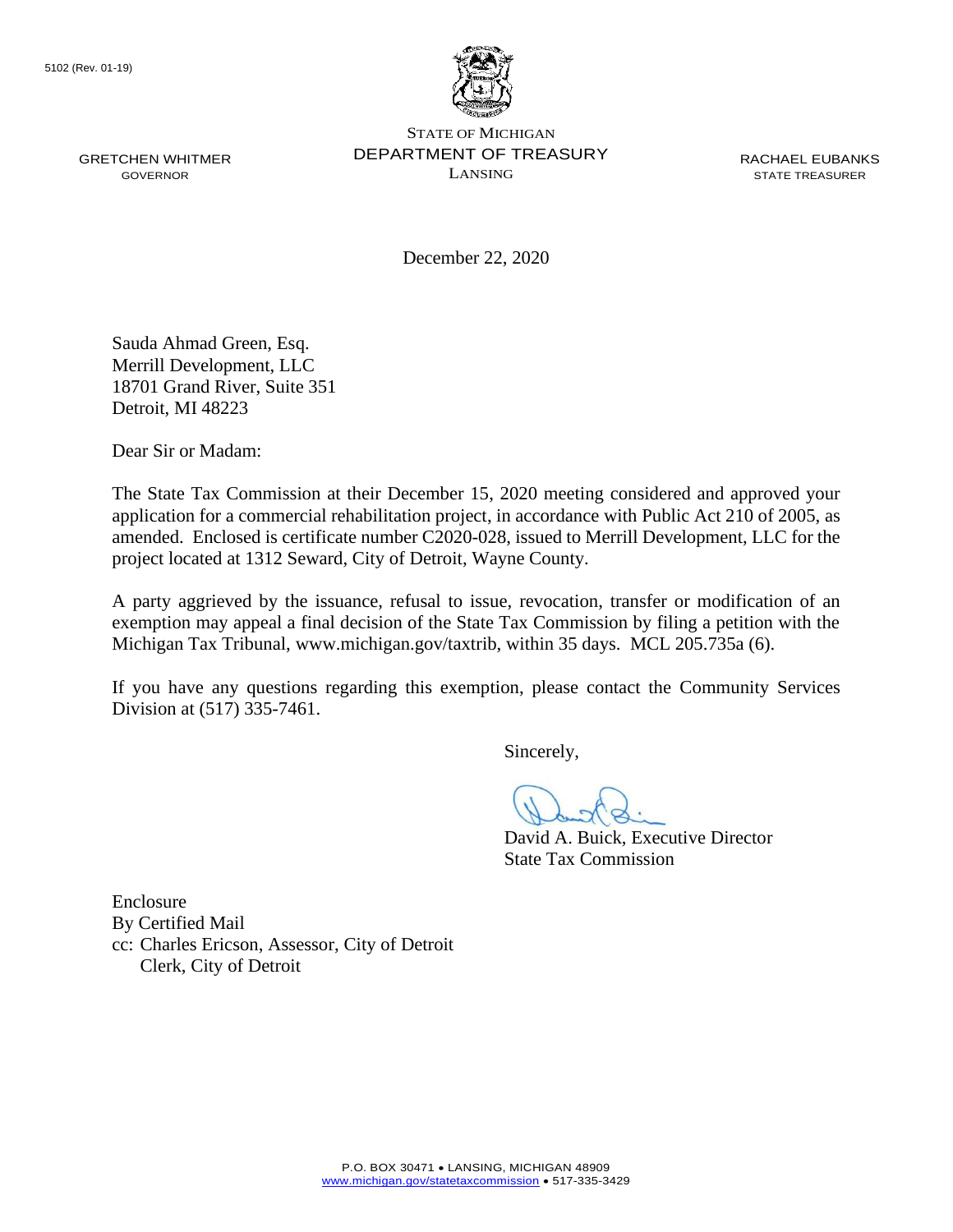

Pursuant to the provisions of Public Act 210 of 2005, as amended, the State Tax Commission hereby issues a Commercial Rehabilitation Exemption Certificate for the commercial property, as described in the approved application, owned by **Merrill Development, LLC**, and located at **1312 Seward**, **City of Detroit**, County of Wayne, Michigan.

This certificate provides the authority for the assessor to exempt the commercial property for which this Commercial Rehabilitation Exemption Certificate is in effect, but not the land on which the rehabilitated facility is located or the personal property, from ad valorem taxation. This certificate further provides the authority to levy a specific tax known as the Commercial Rehabilitation tax.

This certificate, unless revoked as provided by Public Act 210 of 2005, as amended, shall remain in force for a period of **10** year(s);

### **Beginning December 31, 2020, and ending December 30, 2031.**

The real property investment amount for this obsolete facility is **\$10,026,000**.

The frozen taxable value of the real property related to this certificate is **\$** .

This Commercial Rehabilitation Exemption Certificate is issued on **December 15, 2020**.



leggy & Nolde

Peggy L Nolde, Chairperson State Tax Commission

**ATRUECOPY ATTEST:**  Emily el. Leik EmilyLcik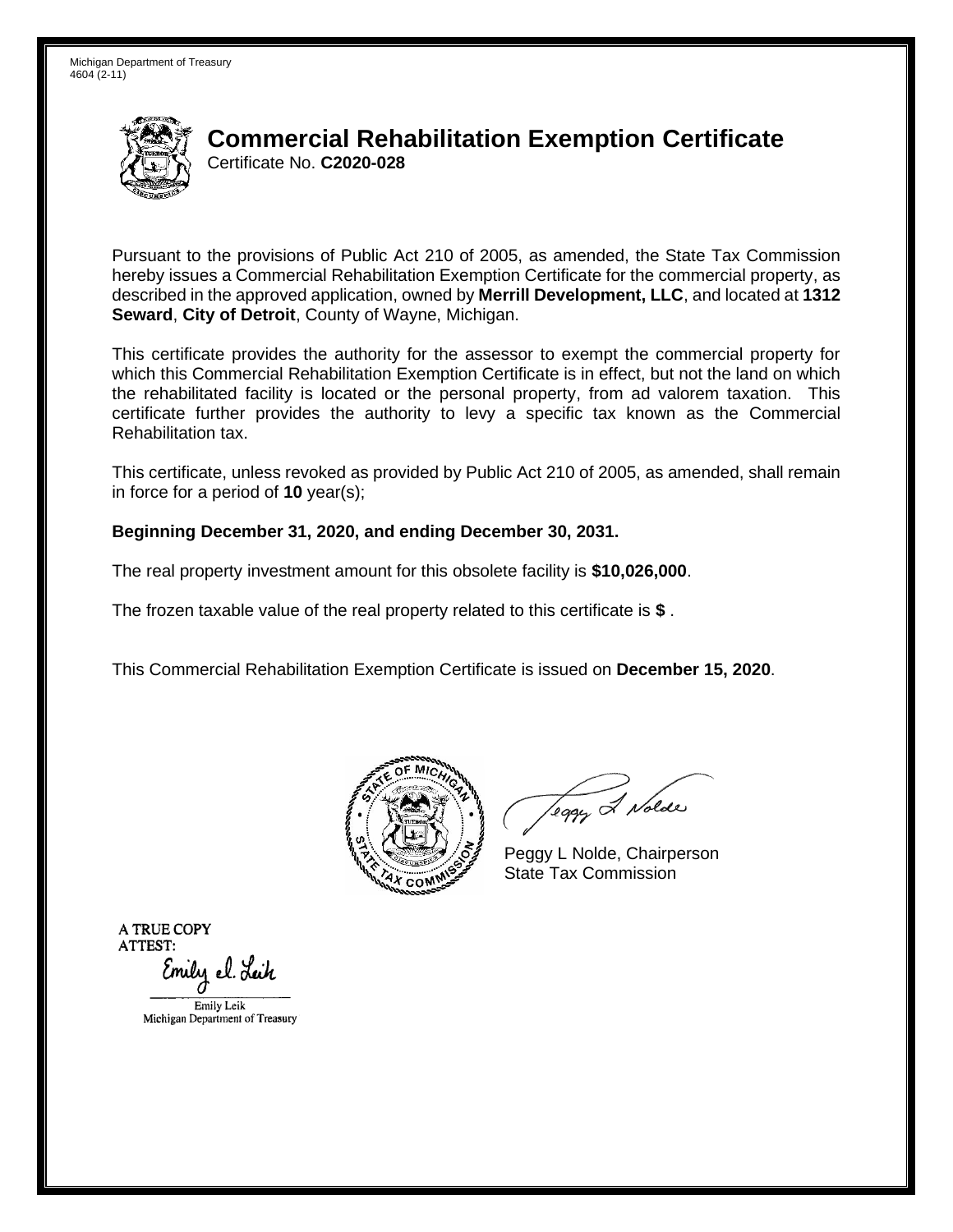

December 22, 2020

Jonathan Hartzell Peterboro Investments LLC 1515 W Lafayette Boulevard, Suite 201 Detroit, MI 48201

Dear Sir or Madam:

The State Tax Commission at their December 15, 2020 meeting considered and approved your application for a commercial rehabilitation project, in accordance with Public Act 210 of 2005, as amended. Enclosed is certificate number C2020-029, issued to Peterboro Investments LLC for the project located at 444 and 458 Peterboro, City of Detroit, Wayne County.

A party aggrieved by the issuance, refusal to issue, revocation, transfer or modification of an exemption may appeal a final decision of the State Tax Commission by filing a petition with the Michigan Tax Tribunal, <www.michigan.gov/taxtrib>, within 35 days. MCL 205.735a (6).

If you have any questions regarding this exemption, please contact the Community Services Division at (517) 335-7461.

Sincerely,

David A. Buick, Executive Director State Tax Commission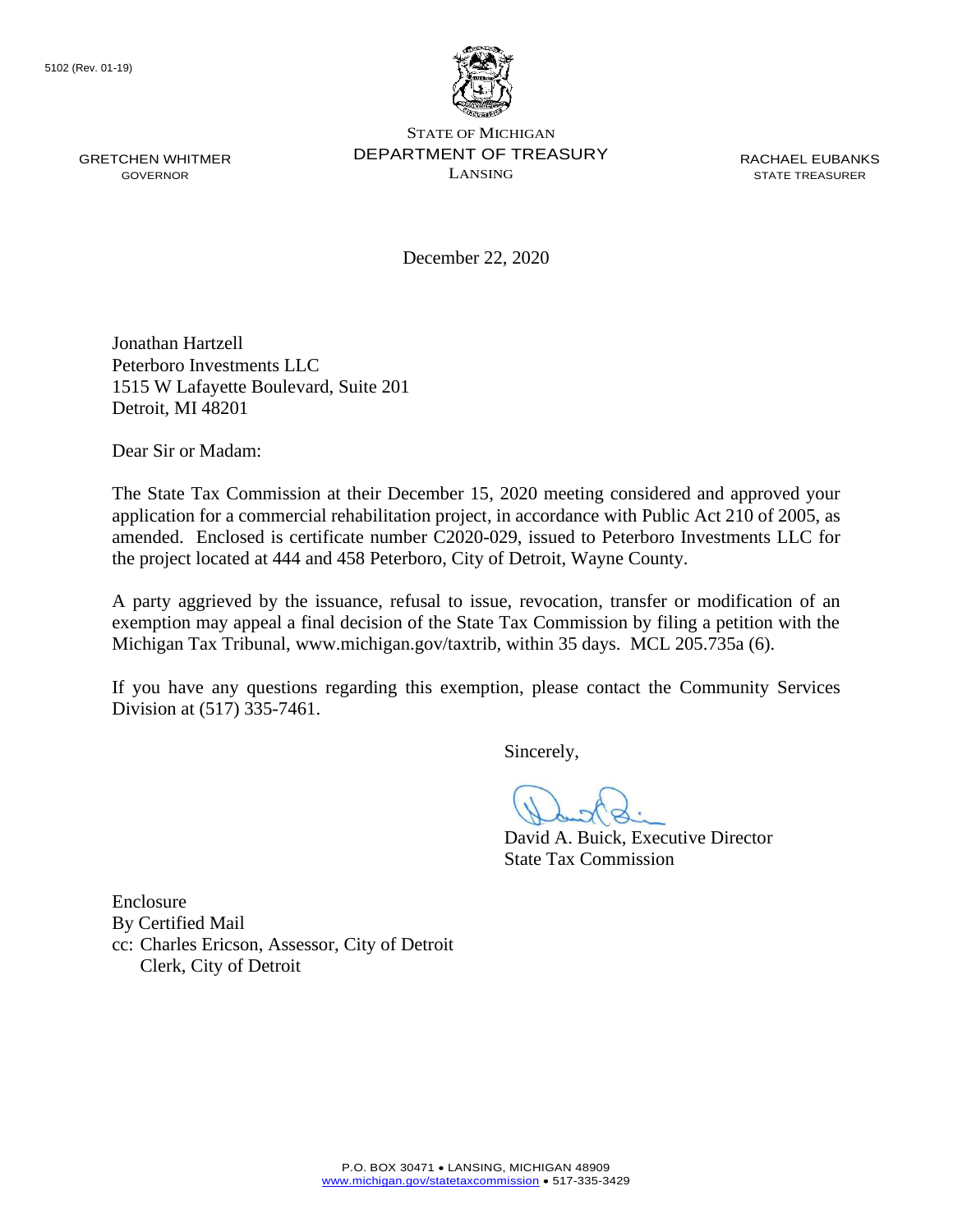

Pursuant to the provisions of Public Act 210 of 2005, as amended, the State Tax Commission hereby issues a Commercial Rehabilitation Exemption Certificate for the commercial property, as described in the approved application, owned by **Peterboro Investments LLC**, and located at **444 and 458 Peterboro**, **City of Detroit**, County of Wayne, Michigan.

This certificate provides the authority for the assessor to exempt the commercial property for which this Commercial Rehabilitation Exemption Certificate is in effect, but not the land on which the rehabilitated facility is located or the personal property, from ad valorem taxation. This certificate further provides the authority to levy a specific tax known as the Commercial Rehabilitation tax.

This certificate, unless revoked as provided by Public Act 210 of 2005, as amended, shall remain in force for a period of **10** year(s);

#### **Beginning December 31, 2020, and ending December 30, 2031.**

The real property investment amount for this obsolete facility is **\$4,670,323**.

The frozen taxable value of the real property related to this certificate is **\$** .

This Commercial Rehabilitation Exemption Certificate is issued on **December 15, 2020**.



leggy & Nolde

Peggy L Nolde, Chairperson State Tax Commission

**ATRUECOPY ATTEST:**  Emily el. Leik EmilyLcik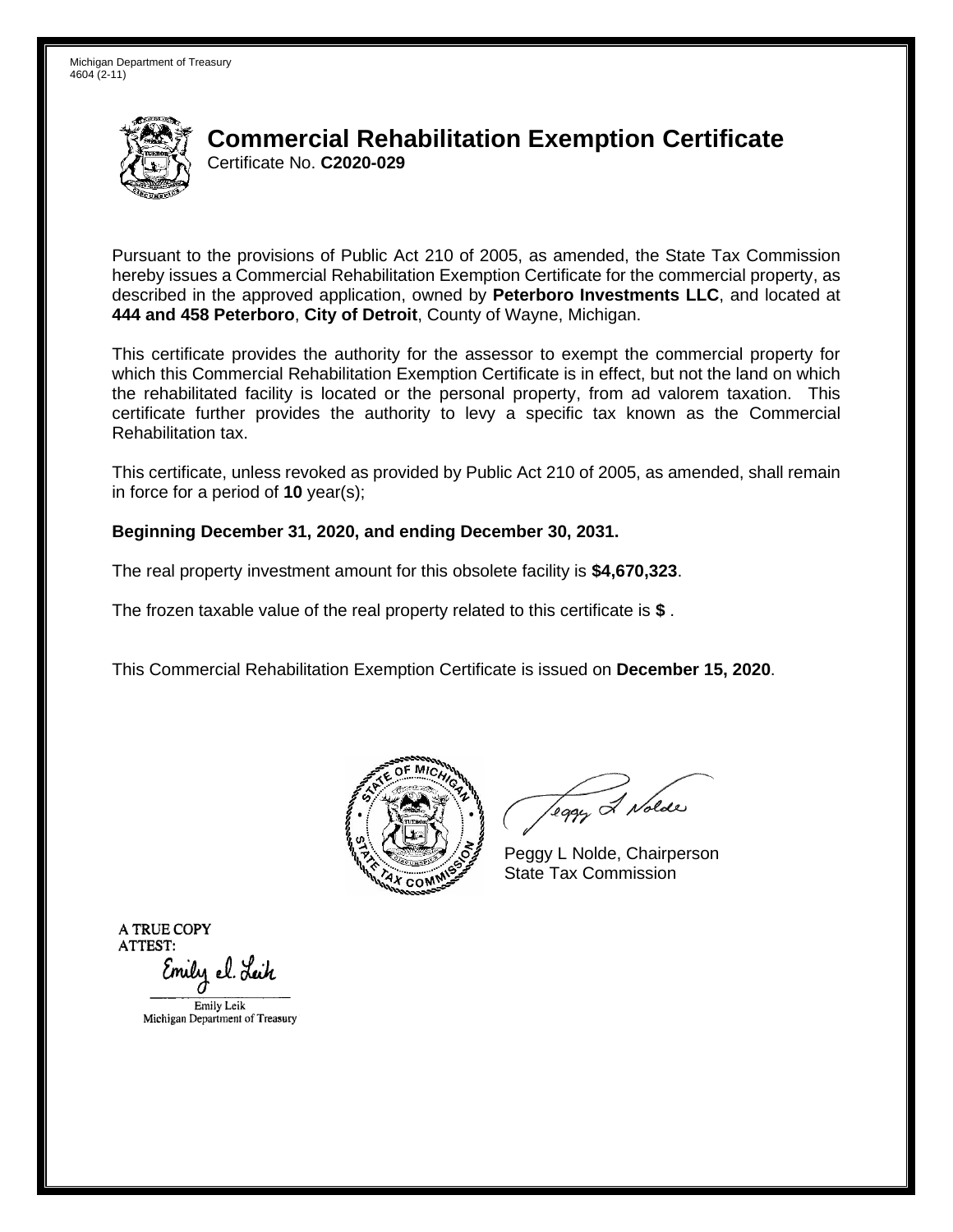

STATE OF MICHIGAN GRETCHEN WHITMER DEPARTMENT OF TREASURY RACHAEL EUBANKS  $\sum_{i=1}^{n}$  GOVERNOR

December 22, 2020

Oren Goldenberg Life is a Dreamtroit, LLC 1331 Holden Street Detroit, MI 48202

Dear Sir or Madam:

The State Tax Commission at their December 15, 2020 meeting considered and approved your application for a commercial rehabilitation project, in accordance with Public Act 210 of 2005, as amended. Enclosed is certificate number C2020-031, issued to Life is a Dreamtroit, LLC for the project located at 1331 Holden Street and 5960 Lincoln Street (excluding residential portion), City of Detroit, Wayne County.

A party aggrieved by the issuance, refusal to issue, revocation, transfer or modification of an exemption may appeal a final decision of the State Tax Commission by filing a petition with the Michigan Tax Tribunal, <www.michigan.gov/taxtrib>, within 35 days. MCL 205.735a (6).

If you have any questions regarding this exemption, please contact the Community Services Division at (517) 335-7461.

Sincerely,

David A. Buick, Executive Director State Tax Commission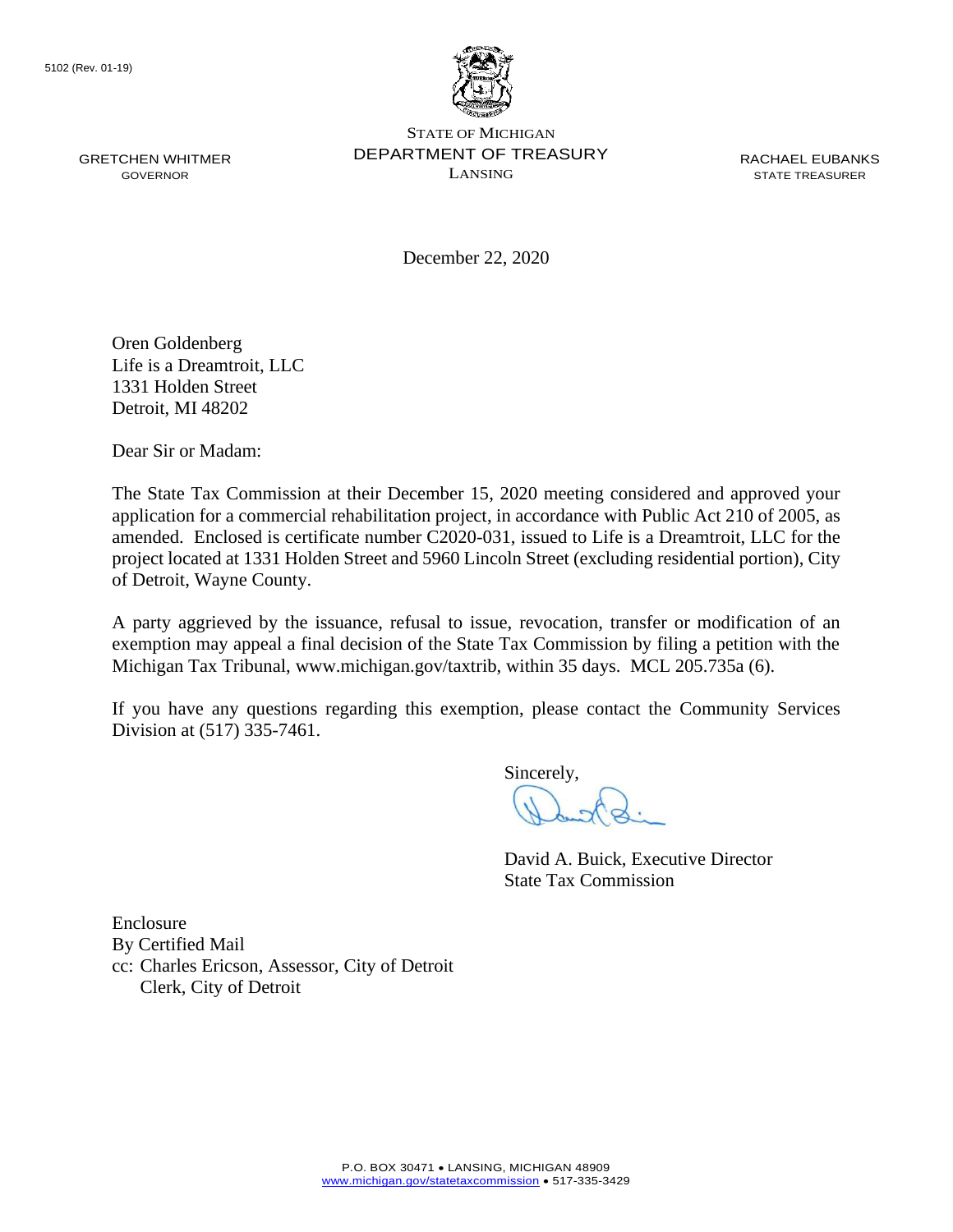

Pursuant to the provisions of Public Act 210 of 2005, as amended, the State Tax Commission hereby issues a Commercial Rehabilitation Exemption Certificate for the commercial property, as described in the approved application, owned by **Life is a Dreamtroit, LLC**, and located at **1331 Holden Street and 5960 Lincoln Street (excluding residential portion)**, **City of Detroit**, County of Wayne, Michigan.

This certificate provides the authority for the assessor to exempt the commercial property for which this Commercial Rehabilitation Exemption Certificate is in effect, but not the land on which the rehabilitated facility is located or the personal property, from ad valorem taxation. This certificate further provides the authority to levy a specific tax known as the Commercial Rehabilitation tax.

This certificate, unless revoked as provided by Public Act 210 of 2005, as amended, shall remain in force for a period of **10** year(s);

### **Beginning December 31, 2020, and ending December 30, 2031.**

The real property investment amount for this obsolete facility is **\$1,334,000**.

The frozen taxable value of the real property related to this certificate is **\$45,339**.

This Commercial Rehabilitation Exemption Certificate is issued on **December 15, 2020**.



Teggy & Nolde

Peggy L Nolde, Chairperson State Tax Commission

**ATRUECOPY ATTEST:**  Emily el. Lei*h* 

EmilyLcik Michigan Department of Treasucy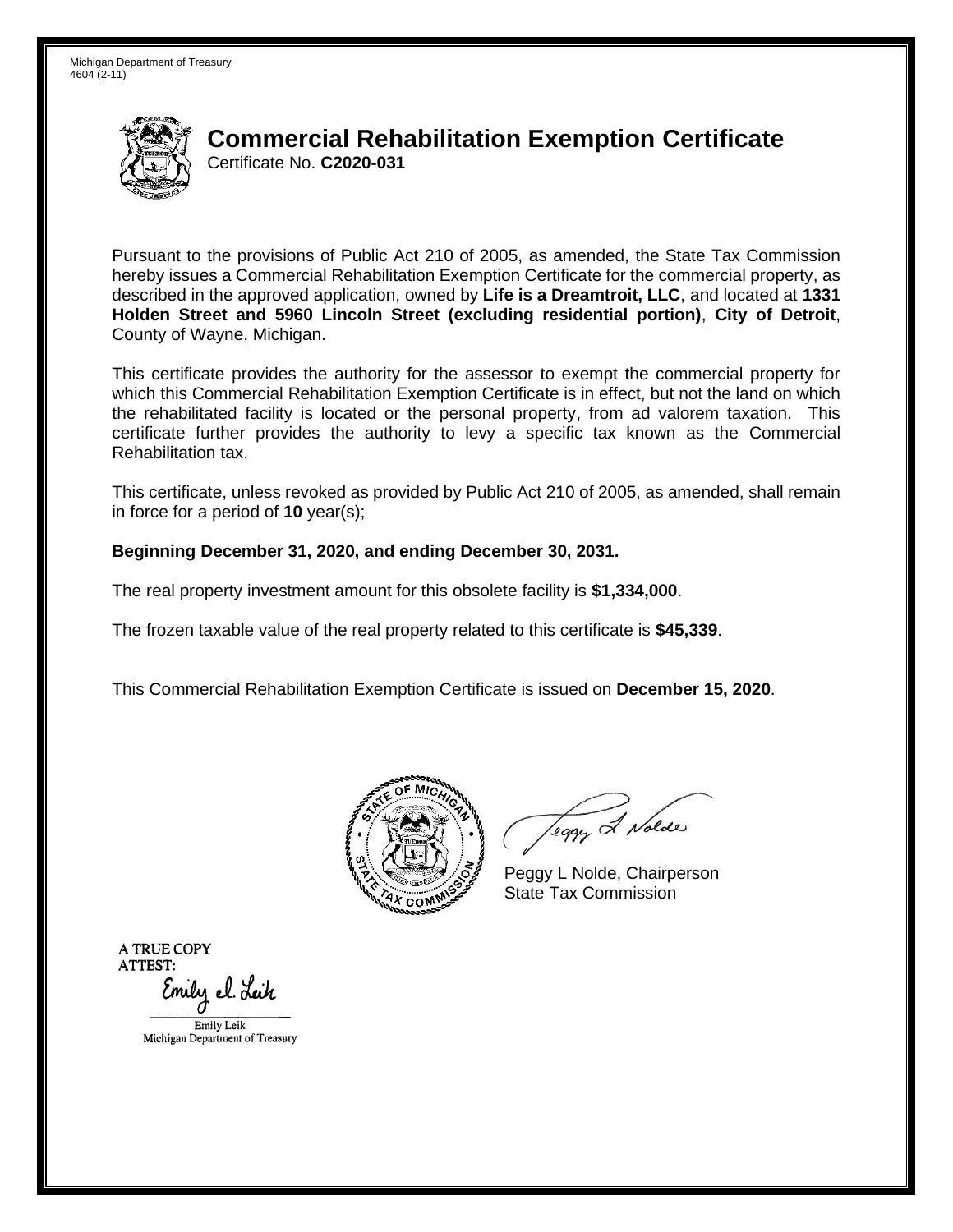

December 22, 2020

Jamie Ruddy/ Thomas Shaffou 2463 Riopelle LLC 7031 Orchard Lake Road, Suite 105 West Bloomfield, MI 48322

Dear Sir or Madam:

The State Tax Commission at their December 15, 2020 meeting considered and approved your application for a commercial rehabilitation project, in accordance with Public Act 210 of 2005, as amended. Enclosed is certificate number C2020-032, issued to 2463 Riopelle LLC for the project located at 2463 Riopelle Street, City of Detroit, Wayne County.

A party aggrieved by the issuance, refusal to issue, revocation, transfer or modification of an exemption may appeal a final decision of the State Tax Commission by filing a petition with the Michigan Tax Tribunal, <www.michigan.gov/taxtrib>, within 35 days. MCL 205.735a (6).

If you have any questions regarding this exemption, please contact the Community Services Division at (517) 335-7461.

Sincerely,

David A. Buick, Executive Director State Tax Commission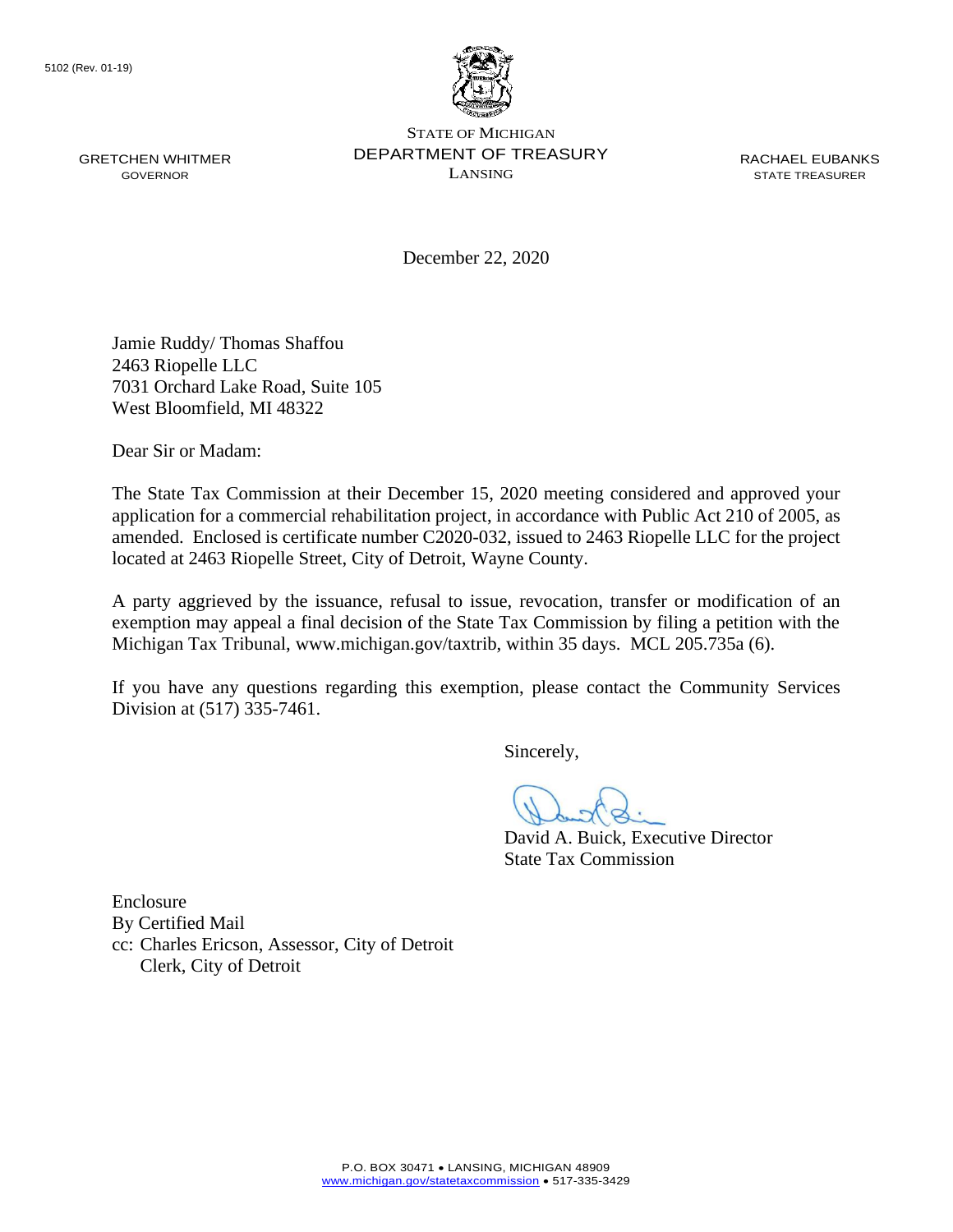

Pursuant to the provisions of Public Act 210 of 2005, as amended, the State Tax Commission hereby issues a Commercial Rehabilitation Exemption Certificate for the commercial property, as described in the approved application, owned by **2463 Riopelle LLC**, and located at **2463 Riopelle Street**, **City of Detroit**, County of Wayne, Michigan.

This certificate provides the authority for the assessor to exempt the commercial property for which this Commercial Rehabilitation Exemption Certificate is in effect, but not the land on which the rehabilitated facility is located or the personal property, from ad valorem taxation. This certificate further provides the authority to levy a specific tax known as the Commercial Rehabilitation tax.

This certificate, unless revoked as provided by Public Act 210 of 2005, as amended, shall remain in force for a period of **10** year(s);

#### **Beginning December 31, 2020, and ending December 30, 2030.**

The real property investment amount for this obsolete facility is **\$800,000**.

The frozen taxable value of the real property related to this certificate is **\$13,800**.

This Commercial Rehabilitation Exemption Certificate is issued on **December 15, 2020**.



leggy & Nolde

Peggy L Nolde, Chairperson State Tax Commission

**ATRUECOPY ATTEST:**  Emily el. Leik EmilyLcik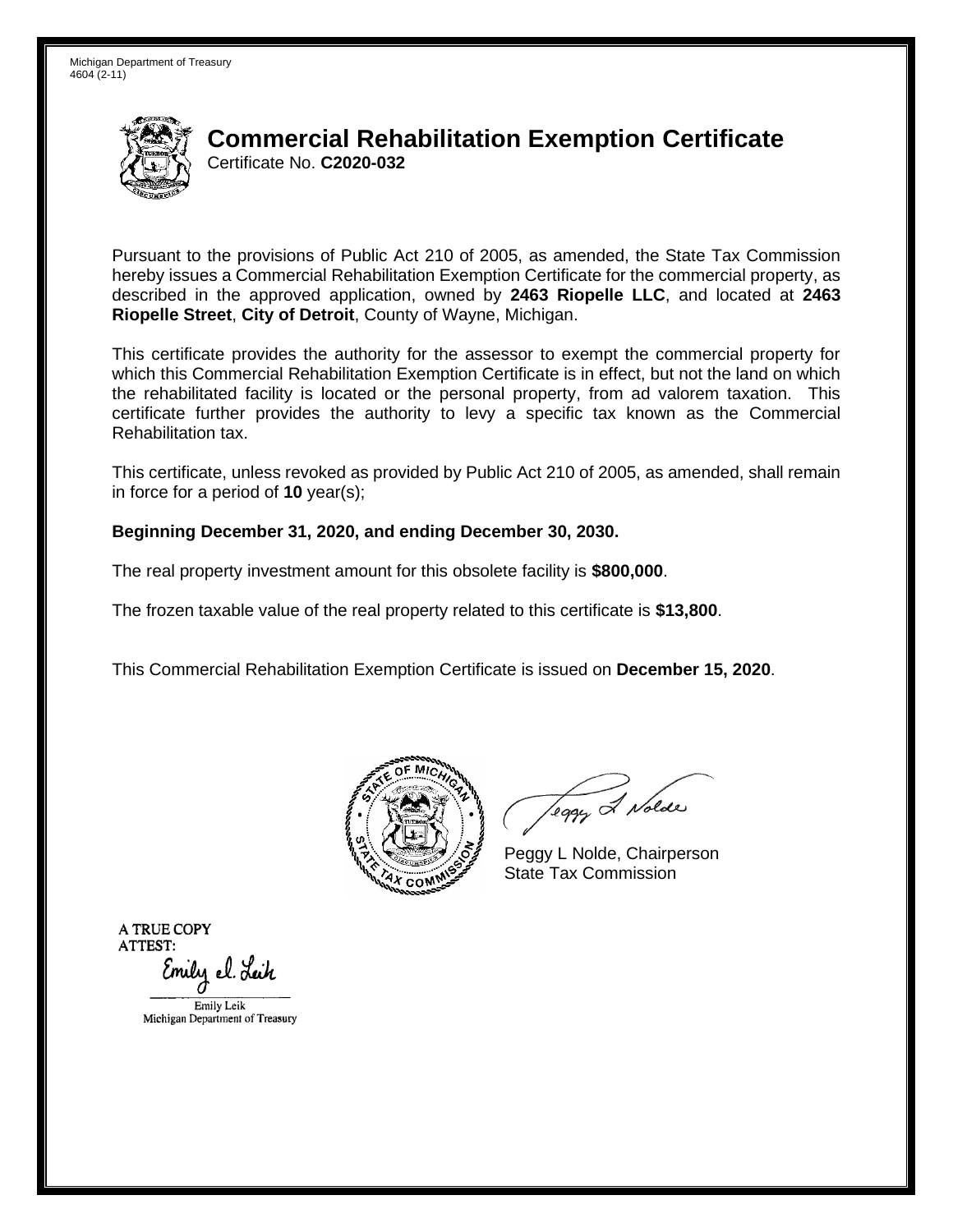

December 22, 2020

Chris Jackson Queen Lillian II LLC 3011 West Grand Boulevard Suite 2300 Detroit, MI 48202

Dear Sir or Madam:

The State Tax Commission at their December 15, 2020 meeting considered and approved your application for a commercial rehabilitation project, in accordance with Public Act 210 of 2005, as amended. Enclosed is certificate number C2020-033, issued to Queen Lillian II LLC for the project located at 3439-3455 Woodward Avenue (excluding residential portion), City of Detroit, Wayne County.

A party aggrieved by the issuance, refusal to issue, revocation, transfer or modification of an exemption may appeal a final decision of the State Tax Commission by filing a petition with the Michigan Tax Tribunal, <www.michigan.gov/taxtrib>, within 35 days. MCL 205.735a (6).

If you have any questions regarding this exemption, please contact the Community Services Division at (517) 335-7461.

Sincerely,

David A. Buick, Executive Director State Tax Commission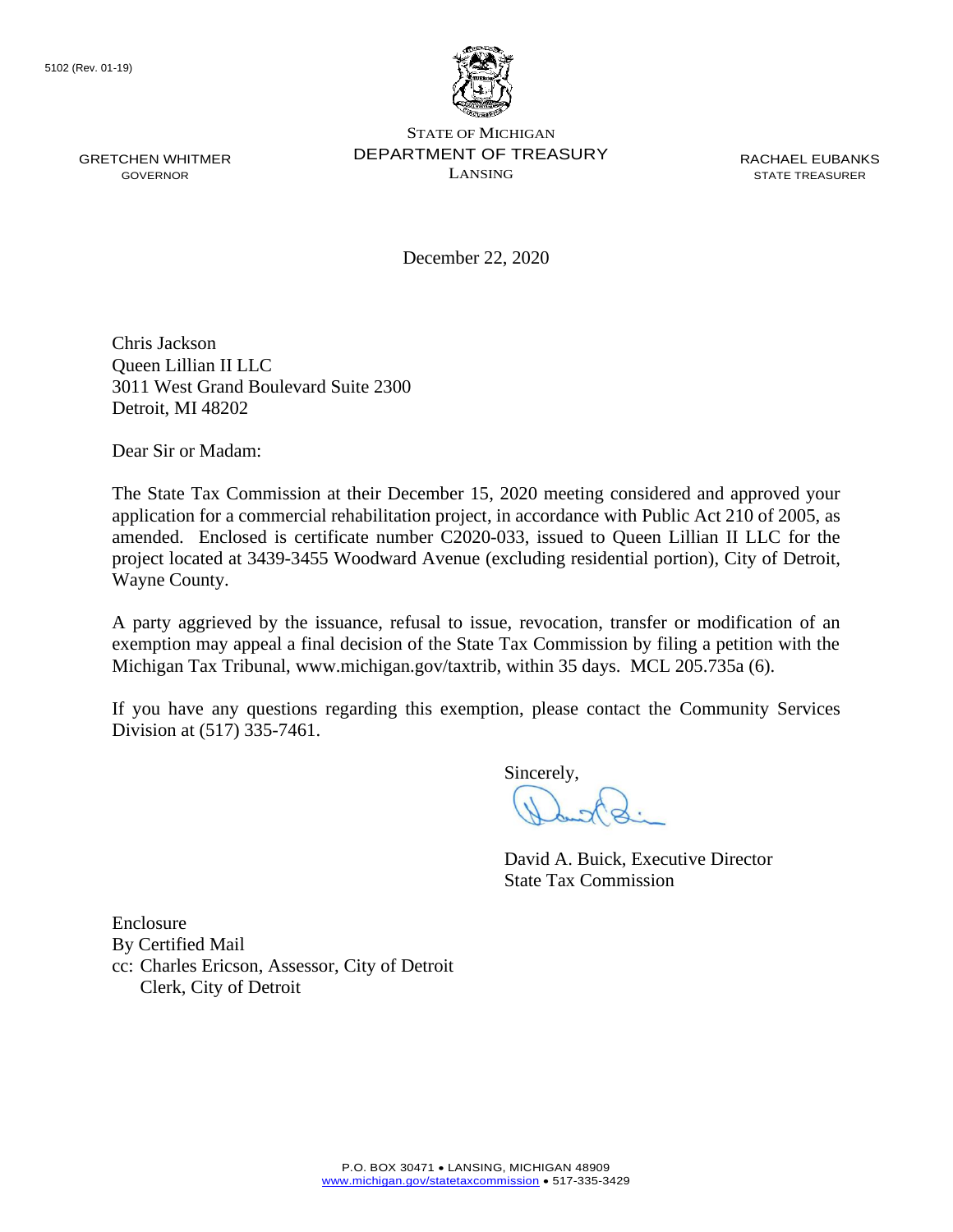

Pursuant to the provisions of Public Act 210 of 2005, as amended, the State Tax Commission hereby issues a Commercial Rehabilitation Exemption Certificate for the commercial property, as described in the approved application, owned by **Queen Lillian II LLC**, and located at **3439-3455 Woodward Avenue (excluding residential portion)**, **City of Detroit**, County of Wayne, Michigan.

This certificate provides the authority for the assessor to exempt the commercial property for which this Commercial Rehabilitation Exemption Certificate is in effect, but not the land on which the rehabilitated facility is located or the personal property, from ad valorem taxation. This certificate further provides the authority to levy a specific tax known as the Commercial Rehabilitation tax.

This certificate, unless revoked as provided by Public Act 210 of 2005, as amended, shall remain in force for a period of **10** year(s);

#### **Beginning December 31, 2020, and ending December 30, 2033.**

The real property investment amount for this obsolete facility is **\$49,000,000**.

The frozen taxable value of the real property related to this certificate is **\$** .

This Commercial Rehabilitation Exemption Certificate is issued on **December 15, 2020**.



Teggy & Nolde

Peggy L Nolde, Chairperson State Tax Commission

**ATRUECOPY ATTEST:**  Emily el. Lei*h* 

EmilyLcik Michigan Department of Treasucy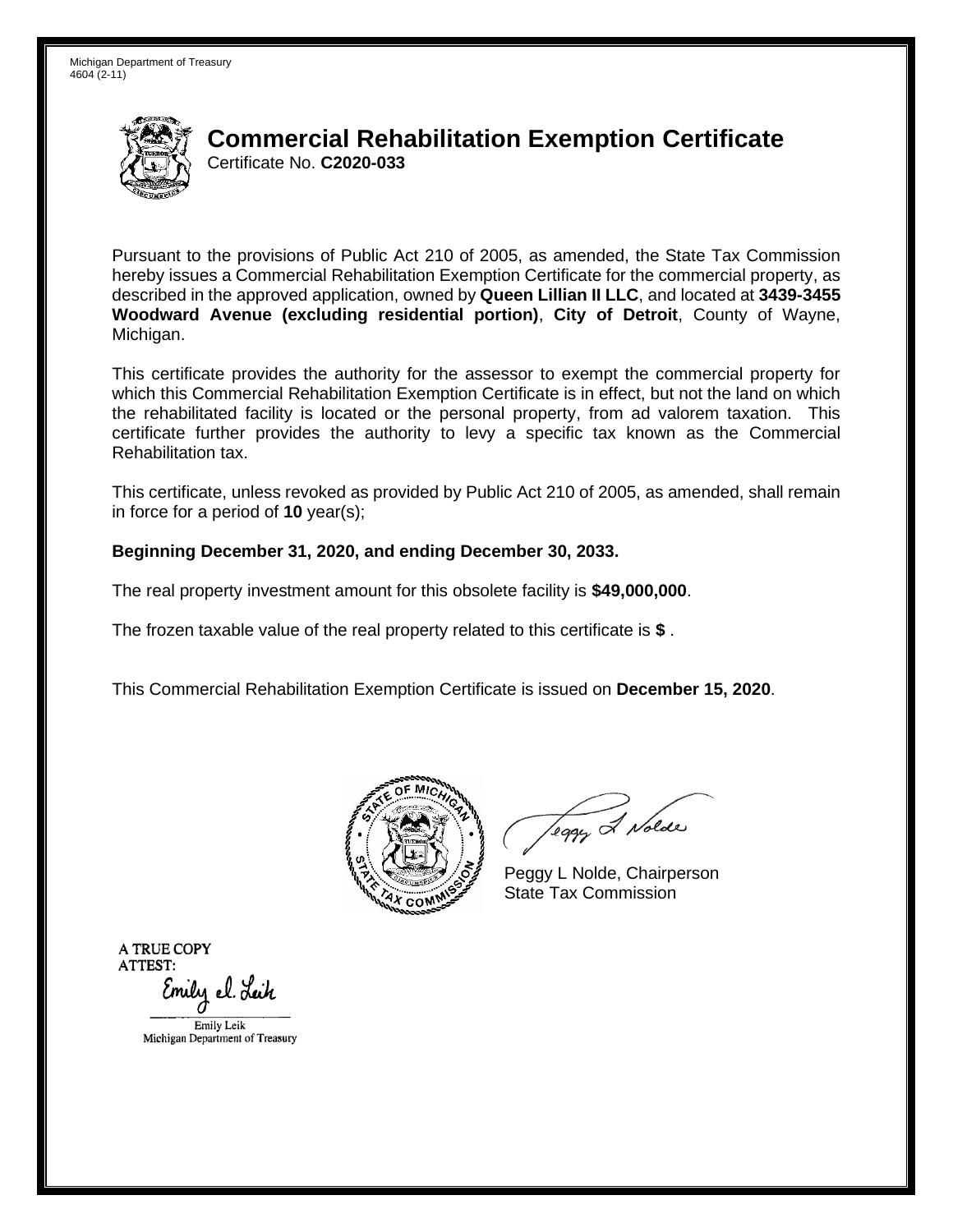

December 22, 2020

Roger Basmajian Cass Parking Garage, LLC 607 Shelby, Suite 400 Detroit, MI 48226

Dear Sir or Madam:

The State Tax Commission at their December 15, 2020 meeting considered and approved your application for a commercial rehabilitation project, in accordance with Public Act 210 of 2005, as amended. Enclosed is certificate number C2020-034, issued to Cass Parking Garage, LLC for the project located at 1009 Cass Avenue, City of Detroit, Wayne County.

A party aggrieved by the issuance, refusal to issue, revocation, transfer or modification of an exemption may appeal a final decision of the State Tax Commission by filing a petition with the Michigan Tax Tribunal, <www.michigan.gov/taxtrib>, within 35 days. MCL 205.735a (6).

If you have any questions regarding this exemption, please contact the Community Services Division at (517) 335-7461.

Sincerely,

David A. Buick, Executive Director State Tax Commission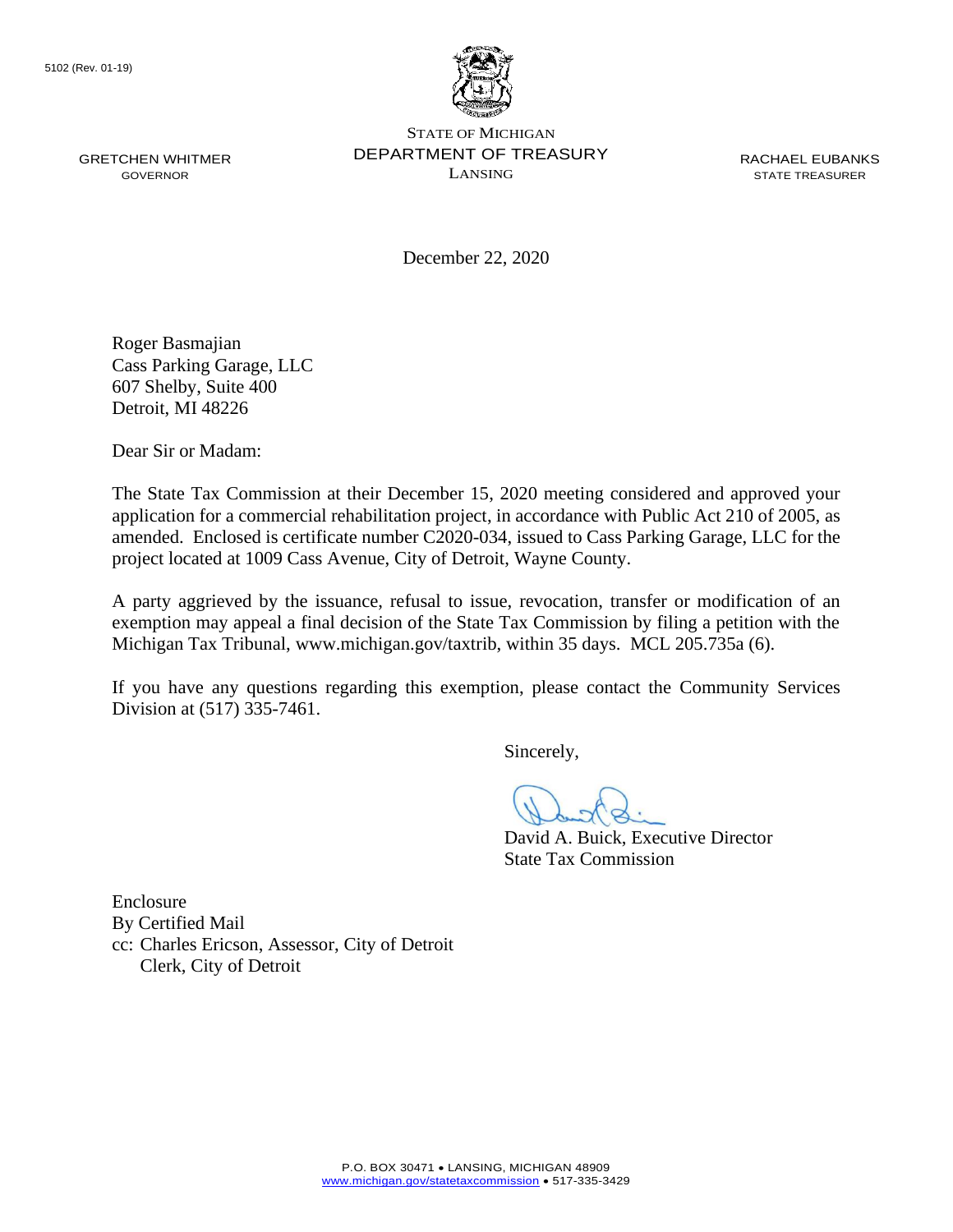

Pursuant to the provisions of Public Act 210 of 2005, as amended, the State Tax Commission hereby issues a Commercial Rehabilitation Exemption Certificate for the commercial property, as described in the approved application, owned by **Cass Parking Garage, LLC**, and located at **1009 Cass Avenue**, **City of Detroit**, County of Wayne, Michigan.

This certificate provides the authority for the assessor to exempt the commercial property for which this Commercial Rehabilitation Exemption Certificate is in effect, but not the land on which the rehabilitated facility is located or the personal property, from ad valorem taxation. This certificate further provides the authority to levy a specific tax known as the Commercial Rehabilitation tax.

This certificate, unless revoked as provided by Public Act 210 of 2005, as amended, shall remain in force for a period of **10** year(s);

#### **Beginning December 31, 2020, and ending December 30, 2031.**

The real property investment amount for this obsolete facility is **\$3,600,000**.

The frozen taxable value of the real property related to this certificate is **\$2,897,800**.

This Commercial Rehabilitation Exemption Certificate is issued on **December 15, 2020**.



leggy & Nolde

Peggy L Nolde, Chairperson State Tax Commission

**ATRUECOPY ATTEST:**  Emily el. Leik EmilyLcik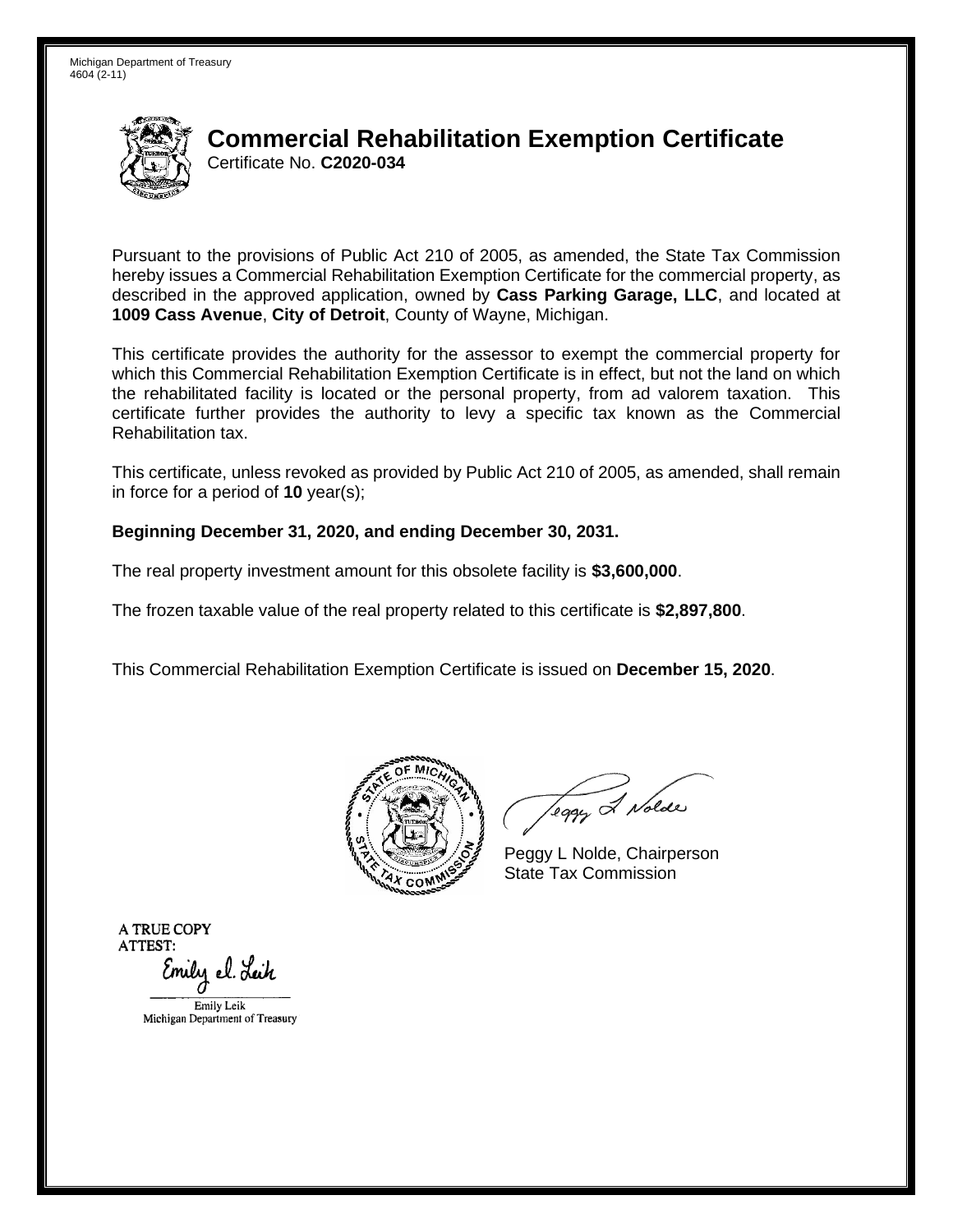

STATE OF MICHIGAN GRETCHEN WHITMER DEPARTMENT OF TREASURY RACHAEL EUBANKS  $\sum_{i=1}^{n}$  GOVERNOR

December 22, 2020

Aaron Gornstein POAH DD Sugar Hill LLC 1 N LaSalle, Suite 1300 Chicago, IL 60602

Dear Sir or Madam:

The State Tax Commission at their December 15, 2020 meeting considered and approved your application for a commercial rehabilitation project, in accordance with Public Act 210 of 2005, as amended. Enclosed is certificate number C2020-035, issued to POAH DD Sugar Hill LLC for the project located at 81-119 Garfield Avenue (excluding residential portion), City of Detroit, Wayne County.

A party aggrieved by the issuance, refusal to issue, revocation, transfer or modification of an exemption may appeal a final decision of the State Tax Commission by filing a petition with the Michigan Tax Tribunal, <www.michigan.gov/taxtrib>, within 35 days. MCL 205.735a (6).

If you have any questions regarding this exemption, please contact the Community Services Division at (517) 335-7461.

Sincerely,

David A. Buick, Executive Director State Tax Commission